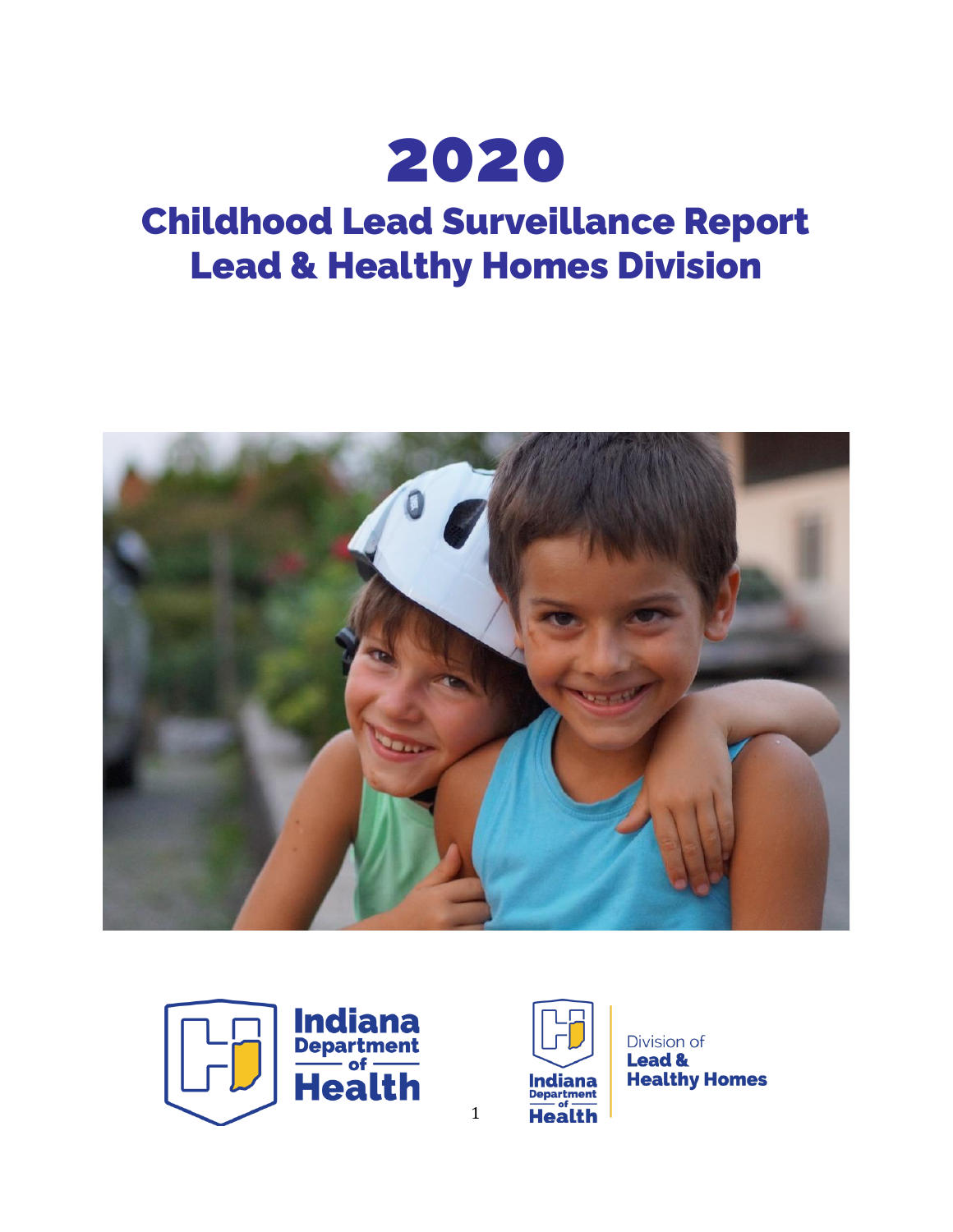# **Table of Contents**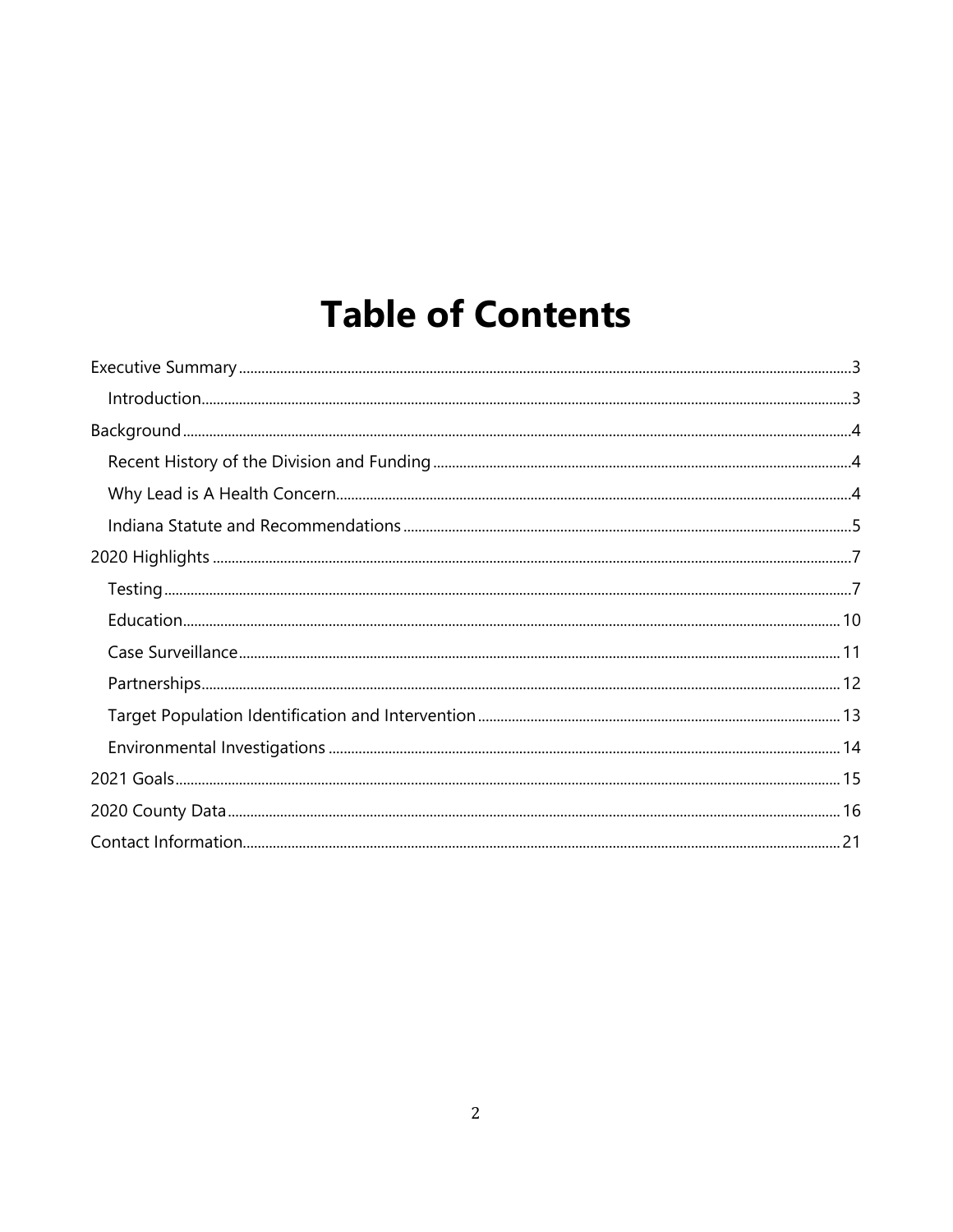### <span id="page-2-1"></span><span id="page-2-0"></span>INTRODUCTION

The Lead and Healthy Homes Division (LHHD) at the Indiana Department of Health (IDOH) is pleased to present the 2020 Childhood Lead Surveillance Report highlighting lead poisoning prevention activities across Indiana. Information contained in this report was compiled by the LHHD in compliance with IC 16-41-39.4-5. This report provides data on the number of children currently being tested for lead, the number with an elevated blood lead level (EBLL), and the number of lead risk assessments performed for children with EBLLs. It also highlights a variety of actions taken by IDOH to increase testing rates, provide education on lead sources and impacts, support affected families, and improve Indiana's ability to manage lead exposure within the residential environment.

In 2020, Indiana and the rest of the nation felt the impact of the COVID-19 pandemic and the challenges that it presented. The adjustments made across the state, such as having provider and Indiana Women, Infants and Children (WIC) offices close or having public health staff redirected fulltime to the COVID response, impacted the rates of childhood lead screenings and testing. This also resulted in a reduction in the amount of time local health departments and providers could spend following up with families of children with EBLLs. All of this, in addition to children and families spending significantly more time at home, meant the risk for lead exposure has never been greater.

In response, IDOH refocused existing resources to ensure that state staff were able to help when local resources were stretched thin. This included reaching out to families and physicians of a child with an EBLL when a county or local staff who typically would do this work were reassigned to the COVID-19 response. It also meant ensuring continuation of the Children's Health Insurance Program (CHIP) funded lead abatement work that provides critical, permanent fixes to known lead issues in the homes of children who receive Medicaid benefits.

Although the number of children tested in Indiana declined for the first time in five years, Indiana's lead testing efforts rebounded more quickly than the rest of the nation. Over the first five months of 2020, there was a 34% national drop in testing. In contrast, Indiana saw a decline of only 17%. This drop, and the subsequent rebound of testing in Indiana, is most evident looking at the April and May figures from 2019 and 2020. In April of 2020, Indiana saw a drop in children tested similar to that seen across the rest of the nation (62% for Indiana, 66% nationally). In May of 2020, that rate improved for Hoosiers, with Indiana seeing 23% fewer children compared to May 2019. Nationally, over the same time May time frame, there was a 51% drop-off.

In 2020, Indiana also realized improvements in both the number of contractors holding lead licenses and the number of lead abatement projects done. Compared to 2019, Indiana saw an 18% increase in the number of active individual professional licenses, with new lead inspector, lead risk assessor, lead project supervisor, and lead worker professionals coming on board. Abatement projects, managed and delivered by those professionals, also reached a five-year high in 2020, with 99 projects completed, a 40% increase over 2019.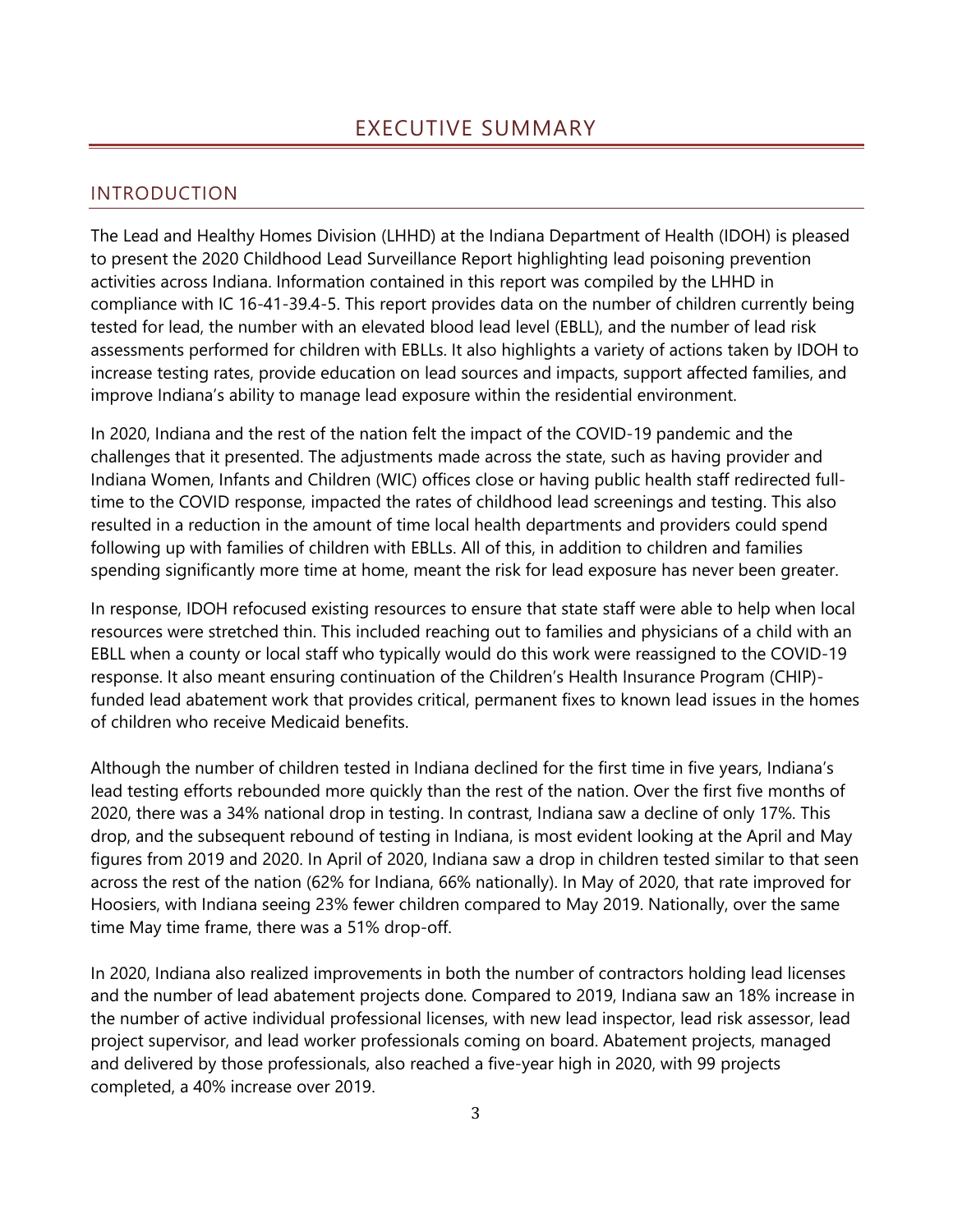# <span id="page-3-1"></span><span id="page-3-0"></span>RECENT HISTORY OF THE DIVISION AND FUNDING

Since 2017, the IDOH lead programs have been housed in the LHHD. From 2012 to 2016, the programs were housed under IDOH's Environmental Public Health Division. The LHHD's primary goals are to track the prevalence of lead exposure in children throughout Indiana and to support local health departments in taking the necessary steps to minimize that exposure and the resulting health risks. This is done through proactive screening, treatment, case management, and remediation of lead hazards.

The LHHD is primarily funded by federal grants from the Centers for Disease Control and Prevention (CDC) and the Environmental Protection Agency (EPA). CDC funding has been used to support maintenance of a case management system and surveillance system, while EPA funding has supported ongoing lead training, licensing, inspection, and enforcement efforts.

In 2020, IDOH also utilized funding provided through the Family and Social Services Administration's Office of Medicaid Policy and Planning for a health services initiative under CHIP, which provided funding to conduct lead abatement in the homes of children receiving Medicaid.

# <span id="page-3-2"></span>WHY LEAD IS A HEALTH CONCERN

Lead is a heavy metal that has been part of the world economy since the time of the Romans. Data from the U.S. Geological Survey found that the United States' apparent consumption of lead as of 2020 was still 1.50 million<sup>1</sup> metric tons each year. It has been used throughout history for a variety of industrial and residential processes, including paint, plumbing, jewelry, and cosmetics.

Per the CDC, exposure to lead most often results in the lead being stored in the body's blood, bones, and tissues, causing prolonged, consistent exposure. This exposure, especially at high levels, can result in symptoms such as abdominal pain, tiredness, headache, irritability, memory, and appetite loss. Prolonged exposure can result in additional symptoms such as depression, forgetfulness, irritability, and nausea

Exposure in children is of significant concern, as they are more likely to experience toxicity at low levels than adults. The lack of a fully formed blood brain barrier in children under age 2 also allows lead to seriously impact neurological development. There is also evidence that early lead exposure has direct ties to significant health concerns later in life, such as: high blood pressure, heart disease, kidney disease, and fertility issues.

<sup>1</sup> https://pubs.usgs.gov/periodicals/mcs2021/mcs2021-lead.pdf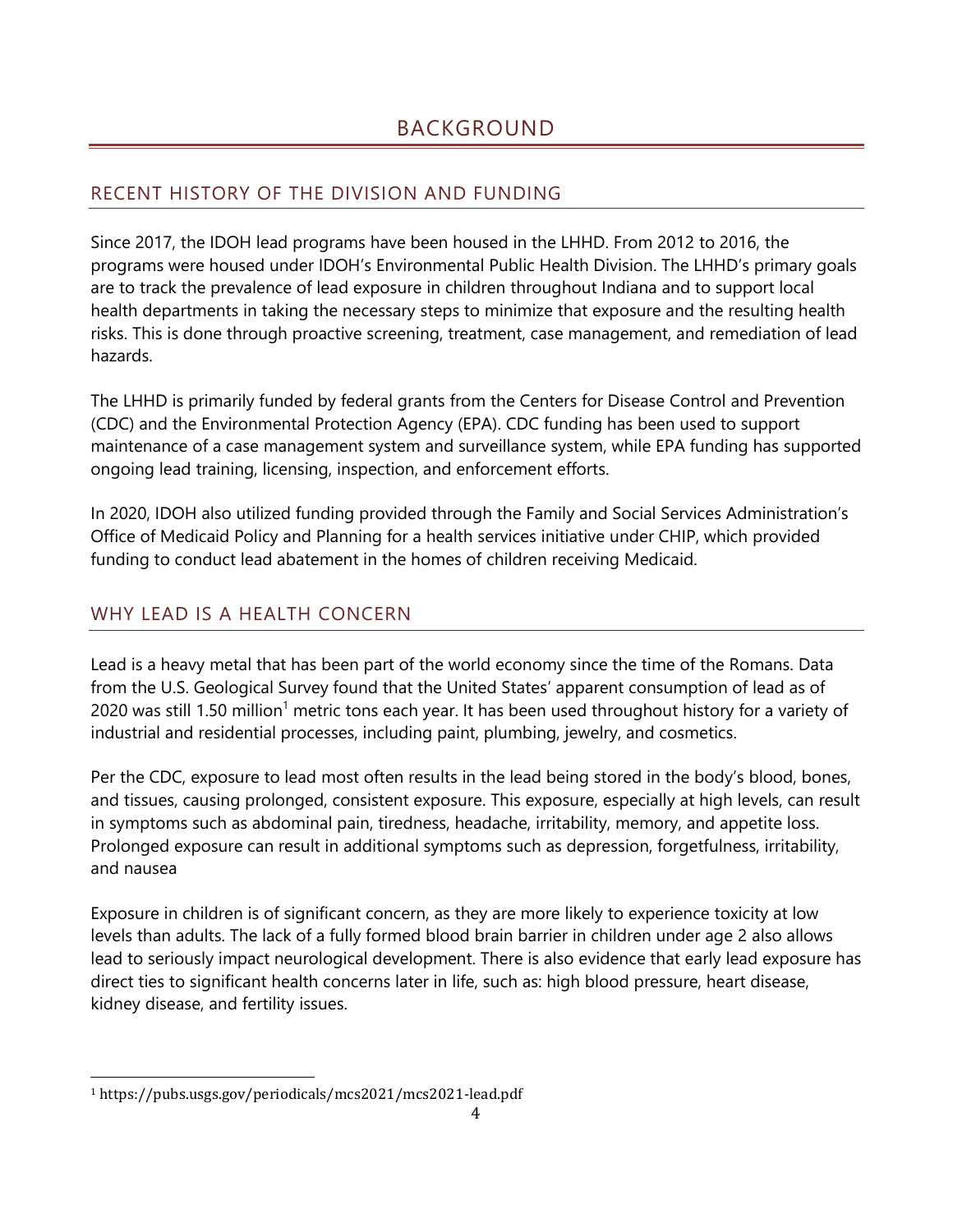# <span id="page-4-0"></span>INDIANA STATUTE AND RECOMMENDATIONS

Although people of all ages can be affected by exposure to lead, children under the age of 7 years are especially at risk because they are still growing, and their brains are still developing. Children at higher risk for lead exposure tend to live in households in which residents are:

- Lower income
- Racial or ethnic minority groups
- Recent immigrants (especially those from Central America, South America, North Africa, and the Middle East where lead can be prevalent in spices, cosmetics, jewelry, ceramics, and medicine)
- Residing in properties built before 1978
- Residing in older, poorly maintained properties
- Have parents or household members who work in industries that deal with lead (i.e., battery manufacturing and recycling, auto repair, or construction)

An at-risk child is defined by 410 IAC 29-1-2 as a child who:

- Lives in or regularly visits a house or other structure built before 1978
- Has a sibling or playmate who has been lead poisoned
- Has frequent contact with an adult who
	- o works in an industry that uses lead
	- o has a hobby that uses lead
- Is an immigrant or refugee or has recently lived abroad
- Is a member of a minority group
- Is a Medicaid recipient
- Uses medicines or cosmetics containing lead; or
- Lives in a geographic area that increases the child's probability of exposure to lead

In Indiana, blood lead testing is most often conducted by family physicians and pediatricians, either in-office or through a referral to a testing laboratory. Testing is also routinely conducted by local health departments through clinical services offered in-office and remotely. Less frequently, testing is also performed by nurses and medical staff through organizations like the Indiana WIC program and Head Start through private funding.

To aid in effective case coordination and surveillance, 410 IAC 29 mandates reporting, monitoring, and prevention of lead poisoning in Indiana, including the reference value levels observed to initiate public health action by the state. As part of this reporting, Indiana requires that accurate and complete data accompany any blood lead sample submitted for analysis. That data must include:

- (1) With respect to the individual whose blood is examined:
	- A. Full name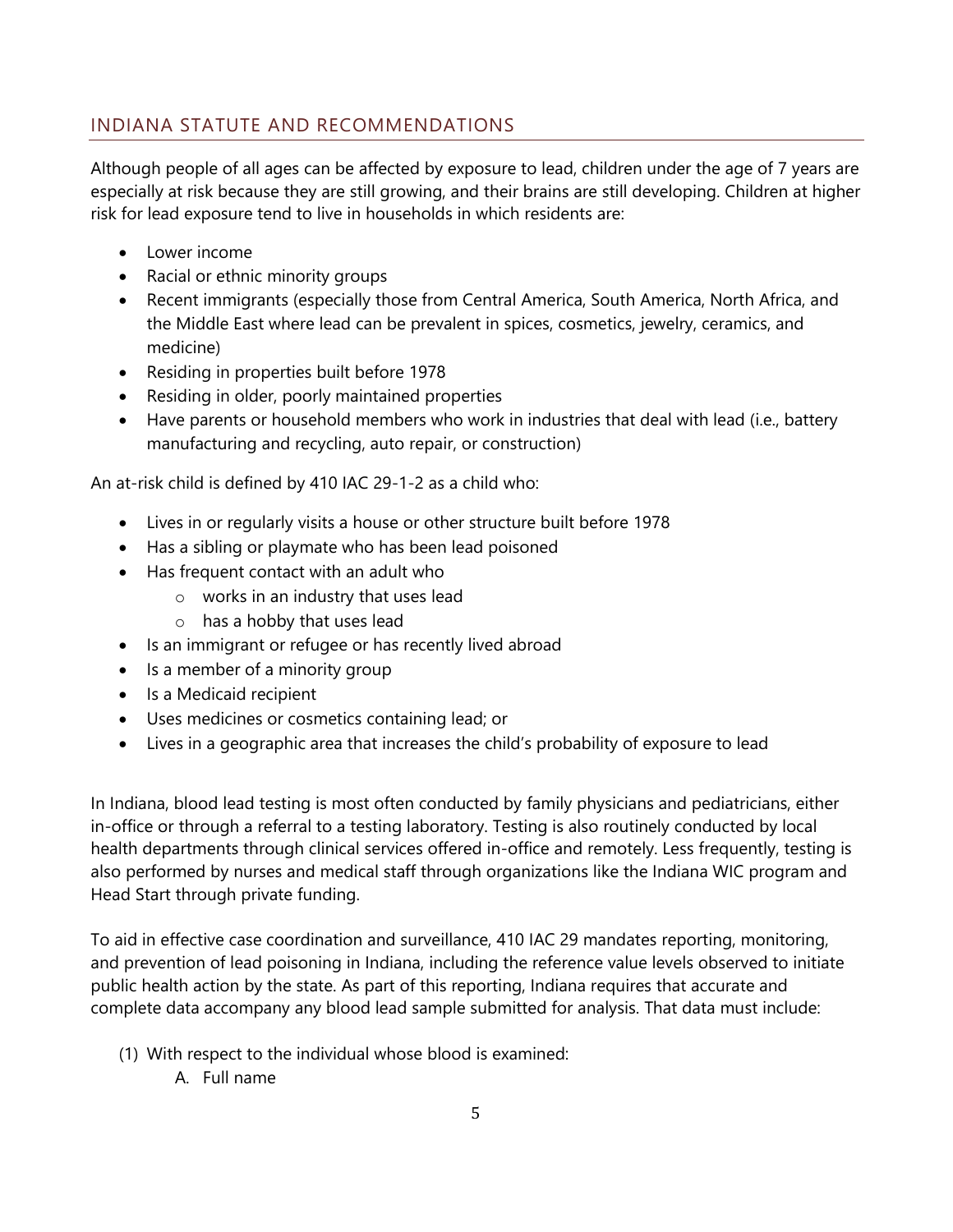- B. Date of birth
- C. Gender
- D. Full address, including street address, city, and ZIP code
- E. County of residence
- F. Race and ethnicity
- G. Parent or guardian's name and phone number, where applicable
- H. Any other information that is required to be included to qualify to receive federal funding
- (2) With respect to the examination:
	- A. Date
	- B. Type of blood test performed (venous or capillary)
	- C. Normal limits for the test (interpreted as elevated or non-elevated)
	- D. Test results
	- E. Interpretation of test results by the person who examined the specimen for the presence of lead

All blood samples analyzed for the presence of lead are required to be reported to the IDOH within one week of analysis. The IDOH provides lead screening requirements and medical management recommendations to providers, encouraging screening of all children and testing of those who match any of the identified risk criteria.

Because there is no safe level of lead in blood, the IDOH encourages all parents to get their children tested early and often if they are concerned that their child may have been exposed to lead. A blood lead test is considered confirmed with either a single venous blood test or two capillary blood tests with a blood lead result  $\geq$ 10 μg/dL, which was the recognized recommended threshold for "blood lead level of concern" at the time the rule was written.

Many local health departments across Indiana provide support and case management services to children at levels as low as 5 μg/dL. Resources related to prevention, lead policy, abatement, and the health impacts of lead can be found on the LHHD page of the IDOH website at https://www.in.gov/isdh/26550.htm.

Efforts began in 2019 to convene an Indiana Lead Advisory Council but were paused in the Spring of 2020 due to the COVID-19 pandemic. Determining a route toward effectively lowering Indiana's EBLL threshold from 10µg/dL to 5µg/dL has remained a top priority of the council and IDOH, and renewed efforts toward that end will be continued as the pandemic response focus shifts in 2021.

For additional information on the full lead result reporting code, please visit the *Indiana* [Administrative Code.](http://www.in.gov/isdh/files/410_IAC_29.pdf) Please consult the following link for more information about reporting blood lead results: [https://www.in.gov/isdh/files/\(2.4\)CD%20Reportable%20Diseases%20List%208-12-](https://www.in.gov/isdh/files/(2.4)CD%20Reportable%20Diseases%20List%208-12-2016.pdf) [2016.pdf.](https://www.in.gov/isdh/files/(2.4)CD%20Reportable%20Diseases%20List%208-12-2016.pdf)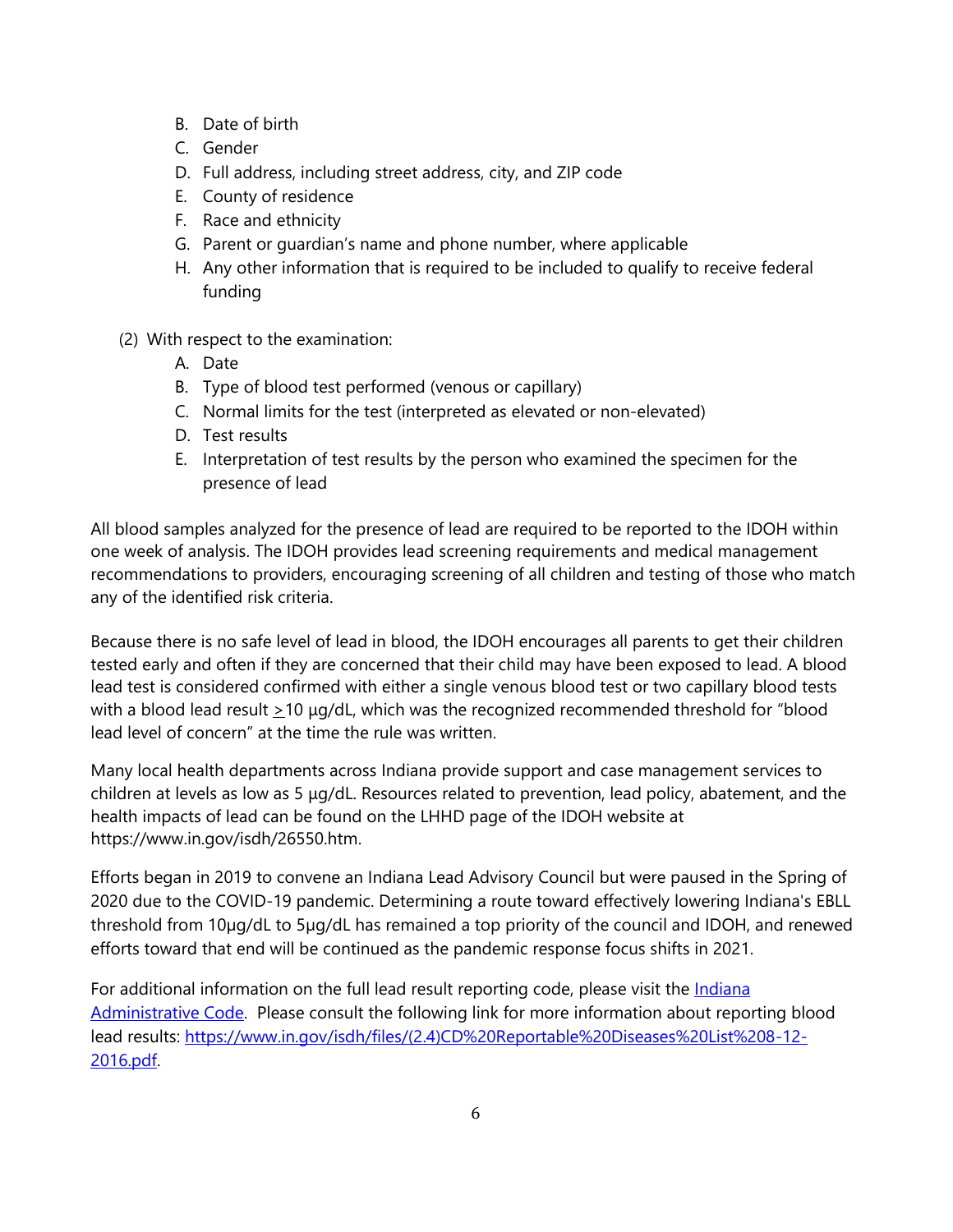#### <span id="page-6-1"></span><span id="page-6-0"></span>TESTING

In 2020, the IDOH received 74,249 lead test results for children 7 years of age or younger from medical providers, laboratories, and other public health partners. Of these results, 812, or 1.1%, were considered elevated. These results included tests from 68,434 unique children, 7 years of age or younger, who were living in Indiana. Of those children, 525 (0.77%) had at least one elevated result, and 226 (0.33%) had a confirmed elevated result<sup>2</sup>.



<sup>&</sup>lt;sup>2</sup> The total number of tests received includes both venous and capillary tests, and accounts for initial tests and follow-up tests done on children whose blood lead levels were elevated. According to Indiana statute, a child becomes a confirmed case when he or she receives at least one venous blood test or two capillary blood tests within a three-month period, with a blood lead result at or above 10 µg/dL.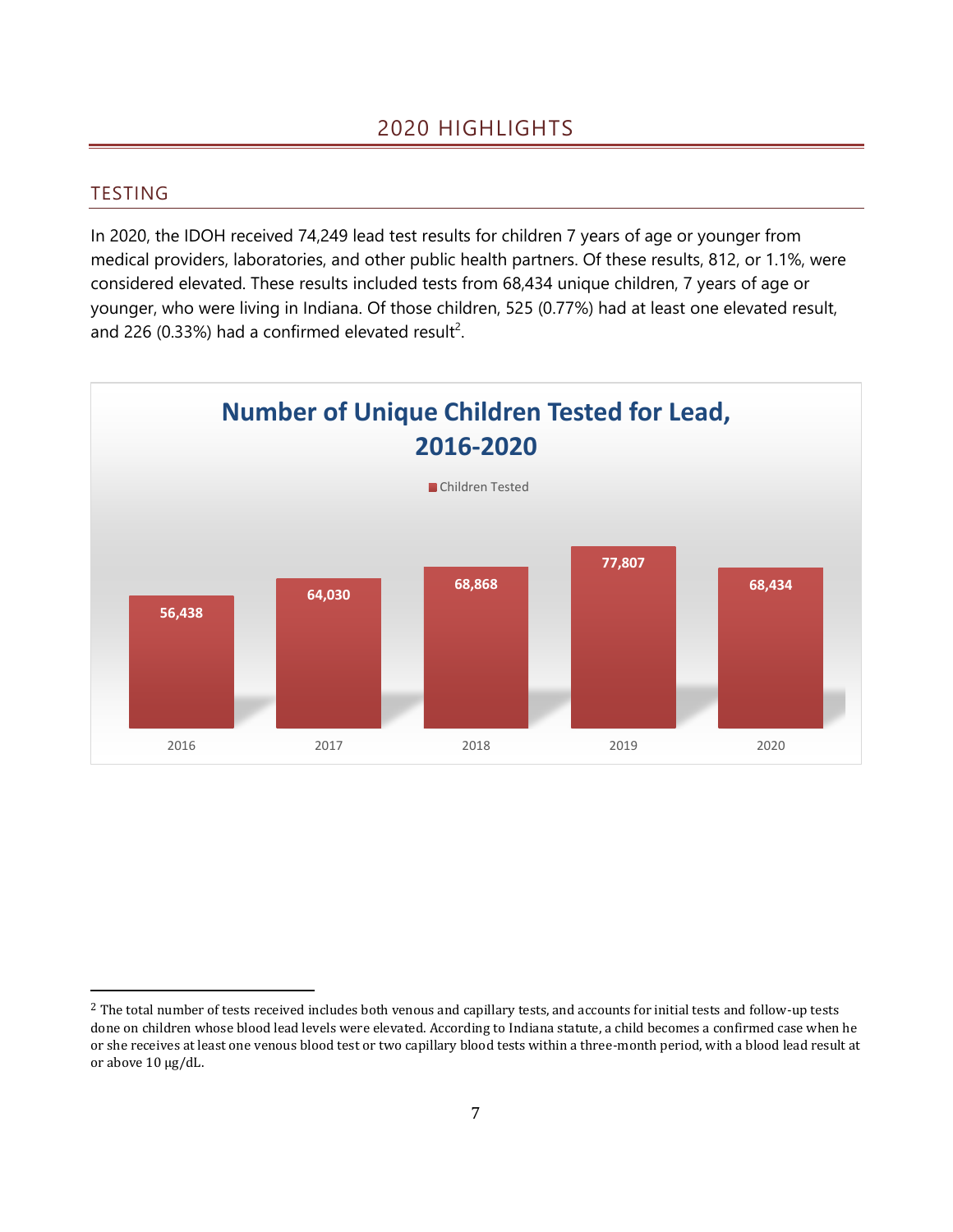

In 2020, Indiana saw a drop in the number of lead tests performed and the overall number of children tested. Per [CDC's February 5, 2021, Morbidity and Mortality Weekly Report](https://www.cdc.gov/mmwr/volumes/70/wr/mm7005a2.htm), nationally there was a 33.6% drop in the number of U.S. children tested for lead from January to May of 2020. Indiana saw a drop of 17.4% over the same period.



The IDOH also collects demographic information on gender, race, and ethnicity with blood lead test results. Samples that contain "unknown" or leave the field blank are accepted by IDOH. Gender is the most complete, with race and ethnicity having 29% and 30% reported as unknown or blank.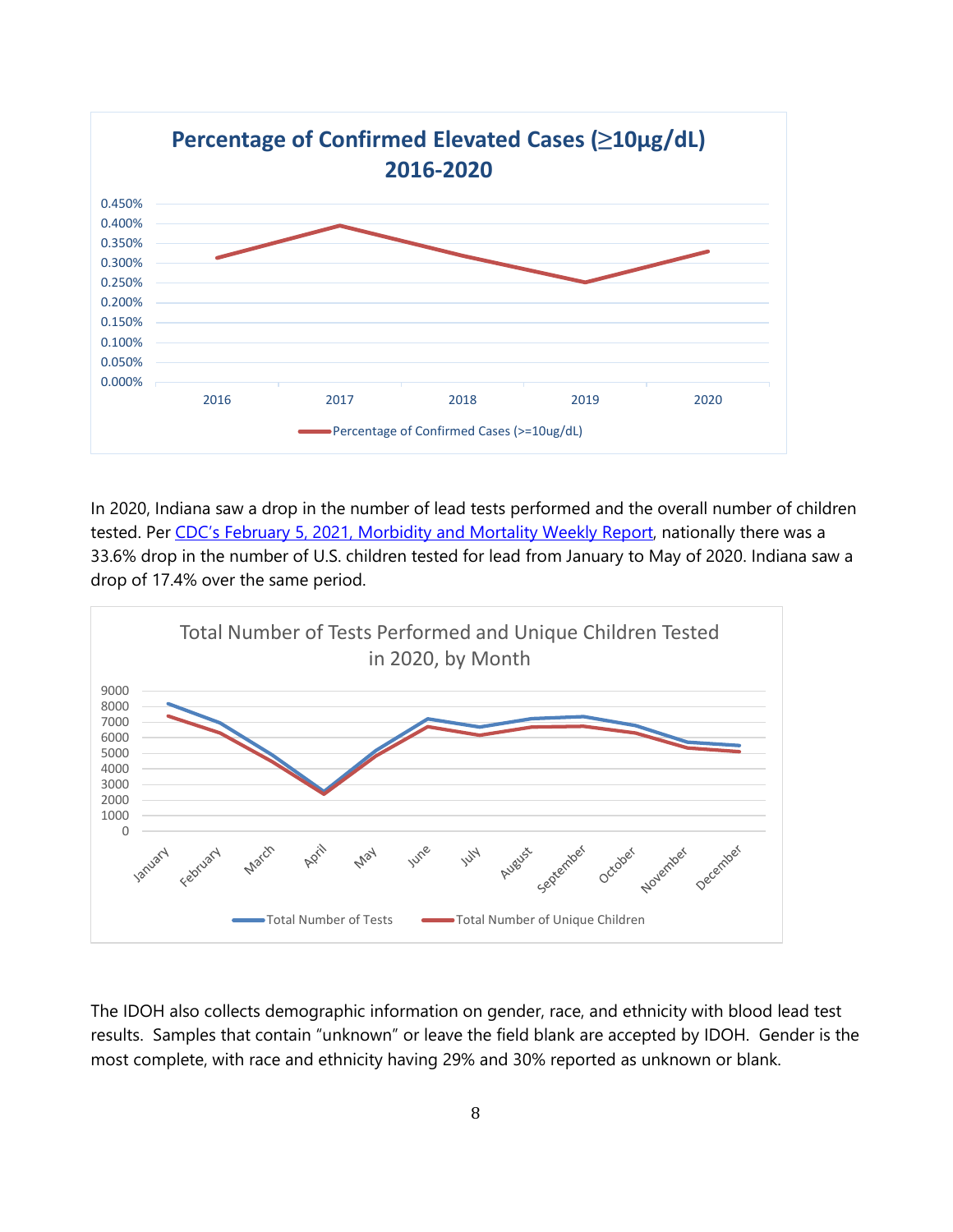Among the 68,434 unique children who received blood lead tests in 2020, 51.7% were male, 48.2% were female, and 0.1% did not have gender reported. Despite the percentage of confirmed EBLLs being slightly higher among males than females, it was not significantly different (Table 1). In terms of a racial breakdown of children tested, 30.1% of the children did not have a race identified. Among those tested with a reported race, the most frequently reported races were White (35.2%) Black (23.4%), Other (5.5%), and American Indian (3.8%) (Table 2). Ethnically, 9.9% of children tested identified as Hispanic, 51.9% identified as non-Hispanic, and 38.2% had an unknown ethnicity. The percentage of confirmed EBLL was not significantly different between Hispanic and non-Hispanic children (Table 3). However, the large number of children with unknown race and ethnicity adds uncertainty to the race and ethnicity statistics.

### **Summary of Reported Demographics for Children Aged ≤7 Years Blood Lead Tested and EBLL Cases Confirmed in 2020**

| <b>Gender</b>  | Tested (%)     | EBLL<br><b>Cases</b> | <b>Percent EBLL</b> |
|----------------|----------------|----------------------|---------------------|
| <b>Male</b>    | 35,393 (51.7%) | 124                  | 0.35%               |
| <b>Female</b>  | 32,976 (48.2%) | 102                  | 0.31%               |
| <b>Unknown</b> | 65 (0.1%)      | 0                    | 0.00%               |
| Total          | 68,434 (100%)  | 226                  |                     |

Table 1: Gender

| Race                      | Tested (%)     | <b>EBLL</b><br>Cases | <b>Percent EBLL</b> |
|---------------------------|----------------|----------------------|---------------------|
| American<br><b>Indian</b> | 2,619 (3.8%)   | 9                    | 0.34%               |
| <b>Asian/Pacific</b>      | 723 (1.1%)     | 1                    | 0.14%               |
| <b>Black</b>              | 15,985 (23.4%) | 68                   | 0.42%               |
| White                     | 24,086 (35.2%) | 67                   | 0.28%               |
| <b>Multiracial</b>        | 678 (0.9%)     | $\Omega$             | $0.00\%$            |
| <b>Other</b>              | 3,757 (5.5%)   | 22                   | 0.59%               |
| <b>Alaska Native</b>      | $0(0.0\%)$     | $\Omega$             | $0.00\%$            |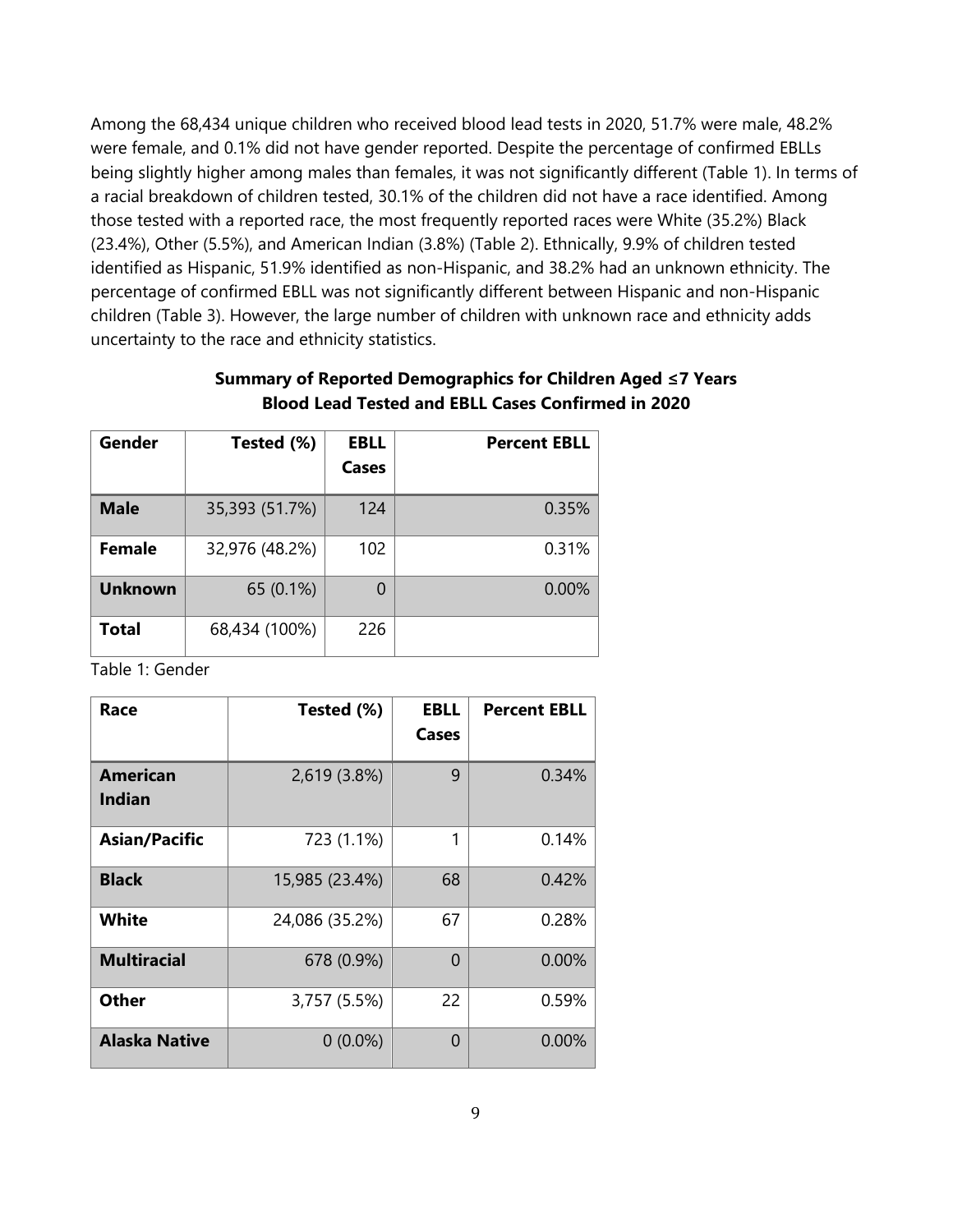| <b>Unknown</b> | 20,586 (30.1%)  | 59  | 0.29% |
|----------------|-----------------|-----|-------|
| Total          | 68,434 (100.0%) | 226 |       |

Table 2: Race

| <b>Ethnicity</b>    | Tested (%)     | <b>EBLL</b><br>Cases | <b>Percent EBLL</b> |
|---------------------|----------------|----------------------|---------------------|
| <b>Hispanic</b>     | 6,746 (9.9%)   | 24                   | 0.36%               |
| <b>Non-Hispanic</b> | 35,533 (51.9%) | 123                  | 0.35%               |
| <b>Unknown</b>      | 26,155 (38.2%) | 79                   | 0.30%               |
| Total               | 68,434 (100%)  | 226                  |                     |

Table 3: Ethnicity

Early childhood exposure to lead remains a significant, solvable problem for Indiana residents. Lead testing rates do not reflect that all, or even a majority, of Indiana's children are tested at recommended intervals. Achieving improvements in testing rates requires working with parents to stress the importance of requesting testing, partnering with physicians to emphasize why testing is important, and working with housing partners to identify ways to minimize or eliminate lead hazards.

#### <span id="page-9-0"></span>EDUCATION

In support of the goal to eliminate childhood lead poisoning as a public health problem, effective education and outreach efforts are essential. Despite the demands of the COVID-19 pandemic in 2020, health education staff continued their work to inform and educate healthcare professionals, the public, and community partners about lead hazards.

Throughout 2020, the IDOH augmented its efforts to ensure that every local health department has staff trained to provide effective and thorough lead case management services as mandated in Indiana Administrative Code (410 IAC 29-1-5). This was accomplished through the provision of comprehensive case management training covering information on a variety of points, including lead hazard sources, lead test reference values, medical and case management recommendations, and home visit and environmental investigation requirements. Although such trainings traditionally have been provided in person, they shifted to online platforms during the pandemic. The materials and resources on the existing online case management training platform, Indiana TRAIN (IN-TRAIN), were extensively updated and revised to allow for their use as the primary means for training local health department staff until onsite visits were again appropriate. Throughout 2020, 20 comprehensive lead case management trainings were delivered to a total of 23 nursing personnel and case managers,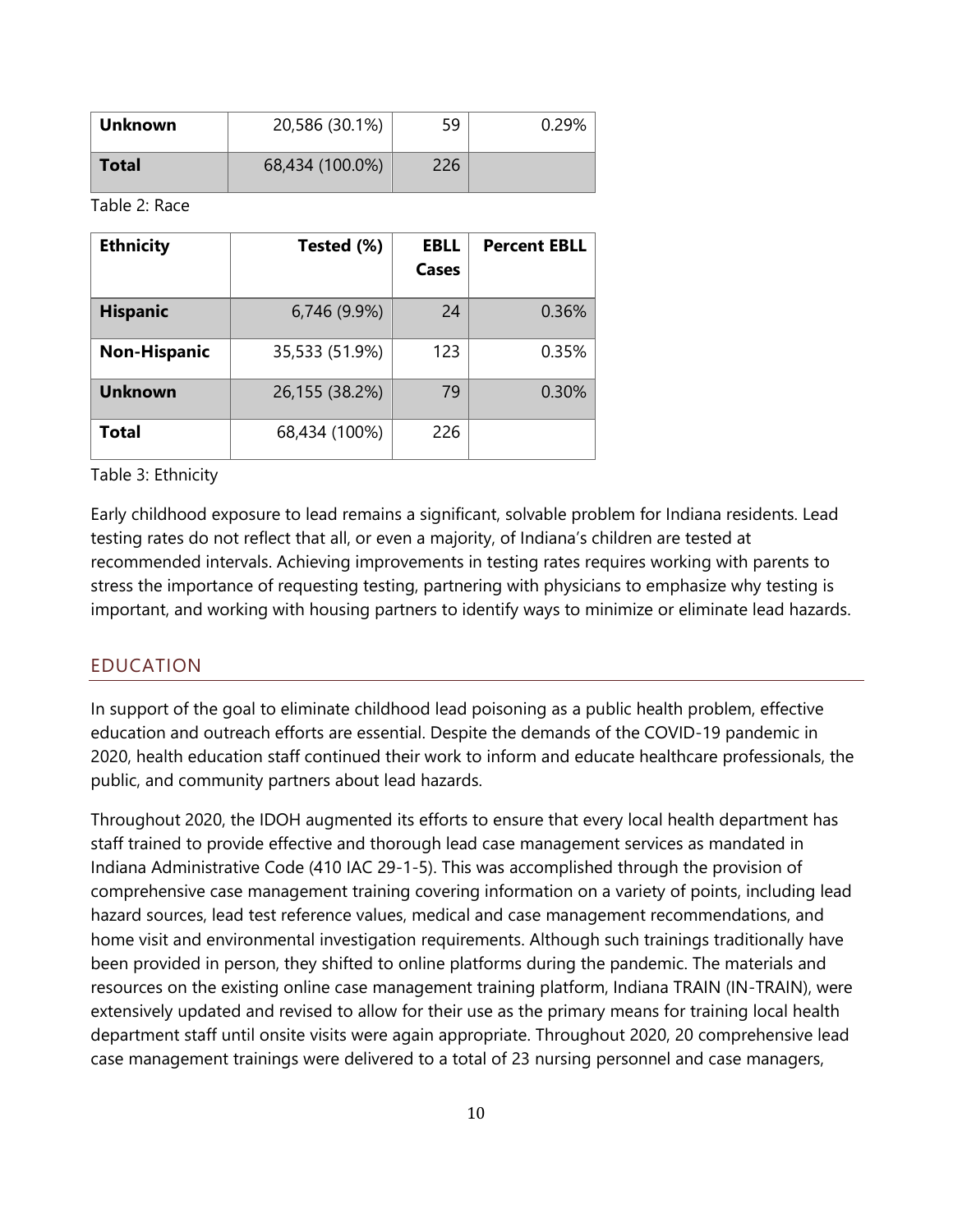representing 19 local health departments. Of the 20 trainings, five were conducted onsite and the remaining 15 were successfully conducted using the newly revised online training system.

In addition to the training on the policies, practices and requirements of lead case management, an extensive training on the use of IDOH's newly launched NEDSS Base System (NBS) was also provided. The NBS Lead Case Management Module is the avenue for receiving and documenting all lead case management activities. Staff were provided with real-time instruction in the use of the module, online resources, and technical assistance as needed. Ongoing education of local health department staff in the use of the module will be needed to ensure that front-line staff who have been involved with the COVID response have familiarity with the module.

The IDOH also continued its digital reach to partners and public health providers through the release of electronic newsletters and the distribution of updates and announcements. Each issue included updates on a variety of lead and healthy homes topics. The same partners who received the newsletters also received announcement emails throughout the year containing important topics, such as the release of new Lead Screening and Medical Management Recommendations, information for National Lead Poisoning Prevention Week, and information concerning the Indiana Finance Authority Lead Sampling Program for Schools & Child Care Facilities. IDOH expanded its social media presence through additional posts on the IDOH Facebook, Twitter, and Instagram pages with messages concerning lead and toy safety, National Lead Poisoning Prevention Week, National Radon Action Month and National Healthy Homes Month. All were distributed to raise awareness of lead hazards and the safety precautions that should be taken in the home. Efforts also continued throughout 2020 to maintain and improve the information presented on the LHHD webpage.

LHHD also expanded its outreach by participating in additional events, including:

- The Family, Career and Community Leaders of America (FCCLA) State Leadership Conference, where LHHD had exhibit space and opportunities for one-on-one conversations. Attendees included high school-age students with an interest in pursuing a future career in early childhood education, as well as their instructors.
- 2020 Refugee Health Forum: A bimonthly meeting of agencies and organizations in Indiana serving the needs of refugee populations. Needs addressed can include such things as discussions concerning assisting refugees in navigating the healthcare system, applying for Medicaid, and announcements of upcoming programs and events. Information about refugee children and their increased risk for lead toxicity was also shared.

## <span id="page-10-0"></span>CASE SURVEILLANCE

In February of 2020, IDOH began using a lead module built into CDC's NEDDS Base System (NBS) to track case management for children with EBLLs throughout the state. The new system replaced the outdated Systematic Tracking of Elevated Lead Levels and Remediation (STELLAR) tool that had been in use for more than two decades. NBS was selected due to its existing use by other IDOH programs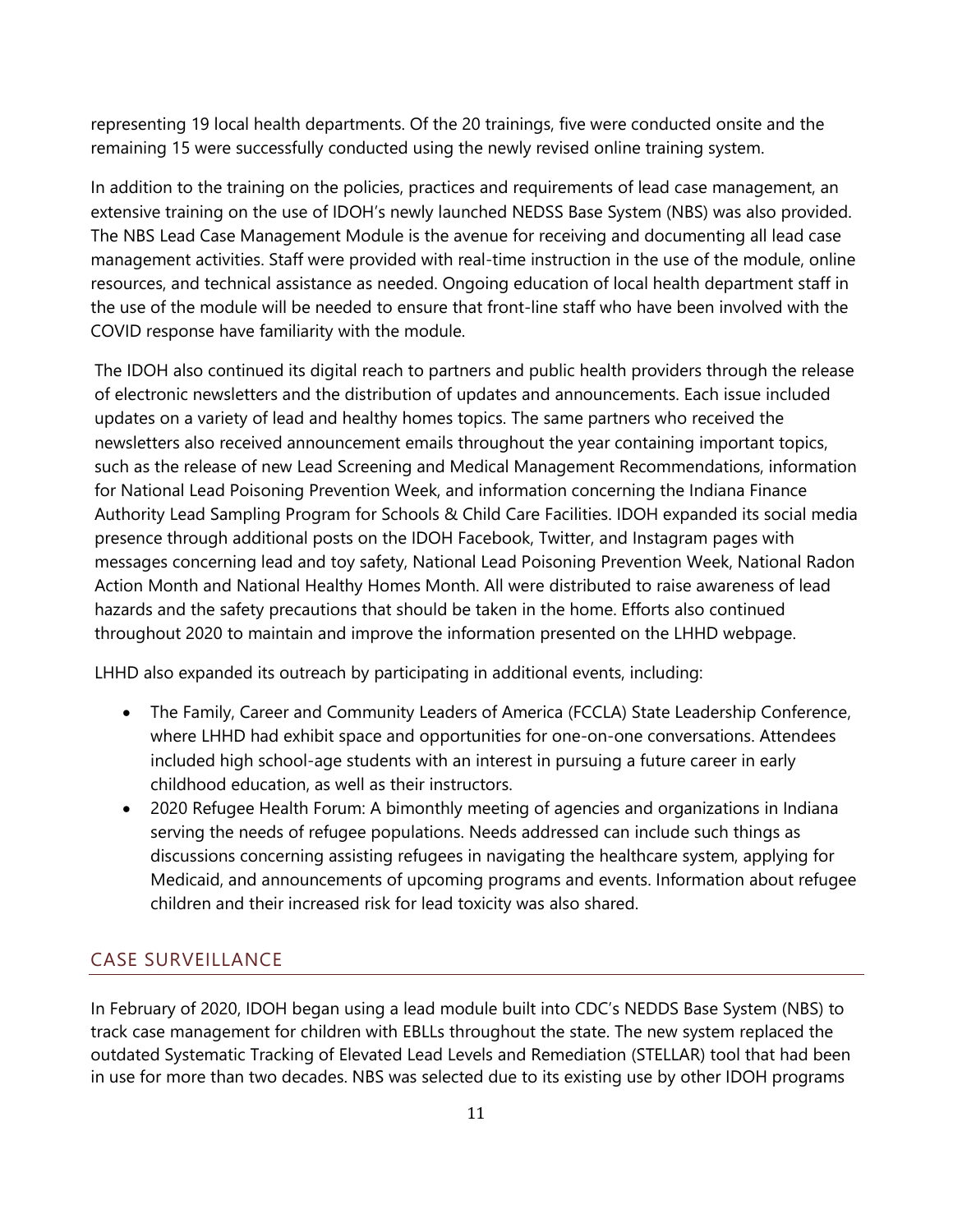(including HIV and TB), local health department familiarity with the system, and the level of system customization. The new tool now allows for real-time updates by both IDOH and county staff, customized reporting, and the ability to quickly upload documents related to an EBLL investigation into a central location. Further enhancement throughout 2021 and beyond should provide users the ability to quickly review the status of an investigation, including determining whether a child may be overdue for a retest, home visit, or risk assessment.

IDOH staff also spent a substantial amount of time in 2020 directly supporting the case management responsibilities of local health departments. With county front-line staff pulled into the COVID response, many of the day-to-day responsibilities of lead case management in overburdened counties were absorbed by IDOH staff. These tasks included opening new case investigations, reaching out to parents and physicians of children with CEBLLs, and providing direction and support in closing cases. An example of this workload shift can be seen in the movement of documents requiring review in NBS. Typically, counties access, review, and move these records into either new or existing cases. In 2020, IDOH staff reviewed and moved 45% of the documents requiring review on behalf of county health departments.

#### <span id="page-11-0"></span>PARTNERSHIPS

Understanding that IDOH alone cannot accomplish the goals of improving rates of blood lead testing, managing those with EBLLs, and addressing lead hazards in all forms, the LHHD partnered with groups from across the state that could help. Below are some examples of the partners who helped support this work in 2020 and continue working to make change possible.

**Notre Dame and IUPUI:** In 2020, the University of Notre Dame applied for and was successful in receiving an award from the U.S. Department of Housing and Urban Development under its Lead Technical Studies cooperative agreement grant. Their application proposed expanding their prior work on an environmental lead screening toolkit to include a broader geographic pilot and comparison to full lead risk assessments. IDOH supported the application both formally through the support of the state health commissioner and informally through technical resources and training.

**Indiana Professional Licensing Agency (IPLA):** A longtime partner of the LHHD, the IPLA has issued, tracked, and maintained the lead and licenses granted by IDOH. In 2020, with direction from IDOH staff, IPLA undertook a significant upgrade to its online service offering and application process. The upgrade resulted in the ability to fully complete all license application and renewal paperwork online, the ability to pay via credit card online for licenses, and the auto-generation of email notices for acceptance, renewal, and expiration.

**Lead Course Training Providers:** With COVID-19 directly affecting training providers' ability to offer in-person courses for much of 2020, IDOH worked with Ivy Tech Community College and others to find a way to offer select courses online. Popular courses like the two-hour Indiana Rules Awareness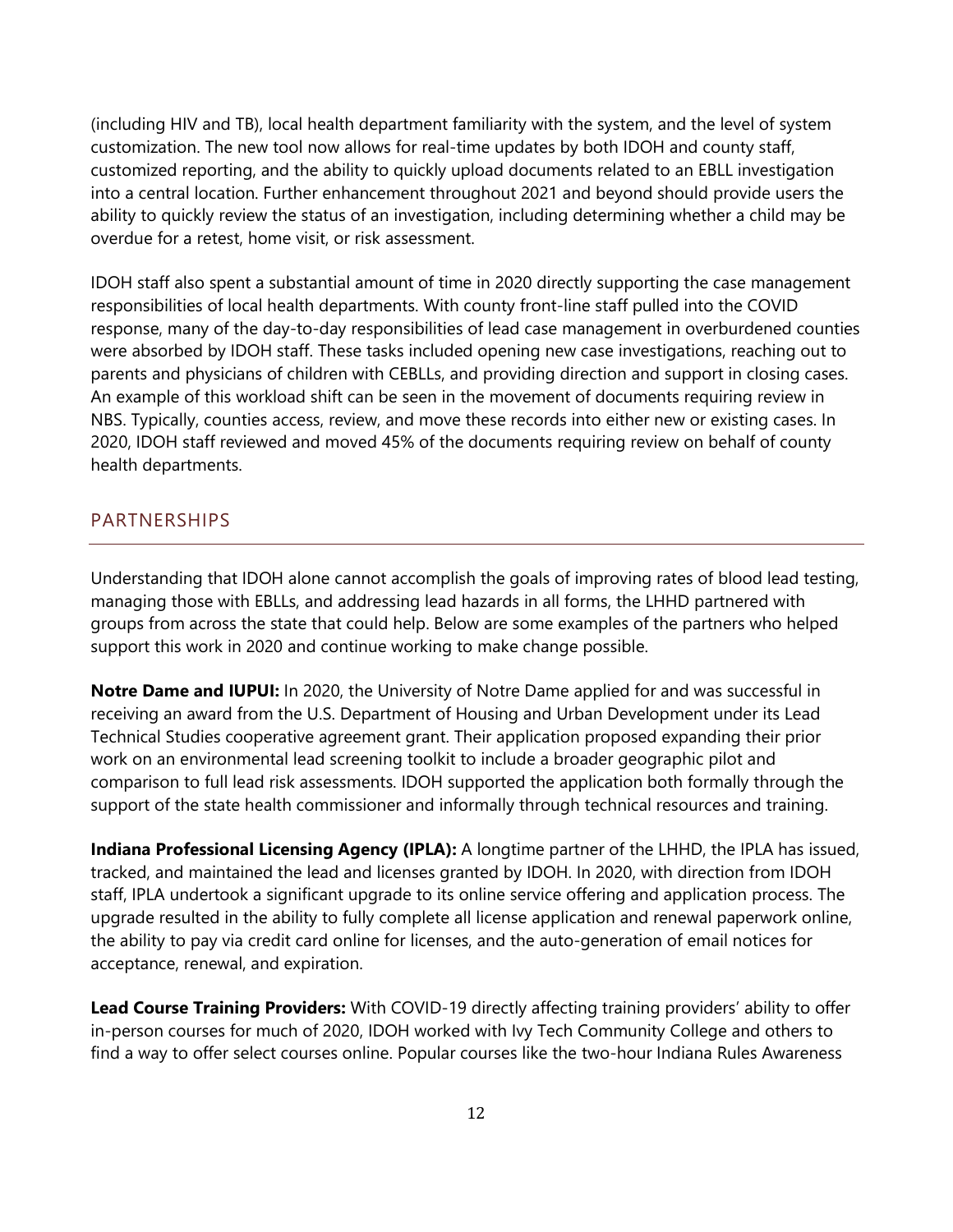course and select refresher courses were modified to fit an online offering. The LHHD and training providers will evaluate ongoing online course viability throughout 2021 and beyond.

**IDOH Refugee Health Program**: Realizing that refugee health is often disproportionately affected by lead exposure, the LHHD partnered with the IDOH Refugee Health program to determine whether recent refugee children ages 0-16 had received blood lead testing. Data from January 2017 to September 2019 revealed that while 91.5% of children did receive a lead test, 8.5% did not. These findings, along with data showing that only 61% of children 0-6 years received CDC-recommended follow-up testing, have led both the Refugee Health and LHHD programs to look at ways to share data more effectively about testing and messaging to refugee support agencies and associated physicians.

#### <span id="page-12-0"></span>TARGET POPULATION IDENTIFICATION AND INTERVENTION

One of the key components to delivering effective lead education and intervention is knowing which populations are at the highest risk and providing those families resources to help mitigate those risks. To this end, in 2020 the IDOH continued to provide tools and resources, such as a Lead Exposure Resource Guide, as well as build on other interventions, such as the Lead Protection Program that had been launched in prior years.

As referenced in 2018 and 2019 reports, children insured by Medicaid in Indiana are considered highrisk and are viewed as a target population for testing. Children receiving benefits through Medicaid are required to receive a blood lead test at 12 and 24 months of age, or as soon as possible before age 6 years if not tested at 12 and 24 months. A review of data provided in May of 2021 showed that 27% of children with dates of birth in 2019, 2020, and 2021 had a blood lead test billed to Medicaid. When looking at children who were ages zero to 72 months during the same period, the rate of those receiving a blood lead test jumps to 52%. These numbers demonstrate that while children on Medicaid are being tested, it's occurring later and more infrequently than needed to have the most impactful intervention.

IDOH also continued efforts in 2020 to deliver critical lead abatement improvements through CHIP and Indiana's Lead Protection Program. The program was slowed by COVID, which made in-home risk assessments and subsequent improvements a more coordinated and thoughtful process, but the work continued. IDOH leadership, along with program contractors, felt the work to protect children from lead hazards in their homes was important to continue and could be done safely with appropriate precautions and education. The program expanded into Indianapolis in 2020, with a focus on developing a more substantial applicant pool and larger lead contractor base.

One project that was significantly impacted by COVID-19 was a pilot launched in 2019 that provided targeted in-clinic blood lead testing to children receiving benefits through the Women, Infants, and Children (WIC) program. The pilot had ramped up to full production in February and was nearly halfway toward the target of 10,000 children tested when COVID-19 forced the temporary closure of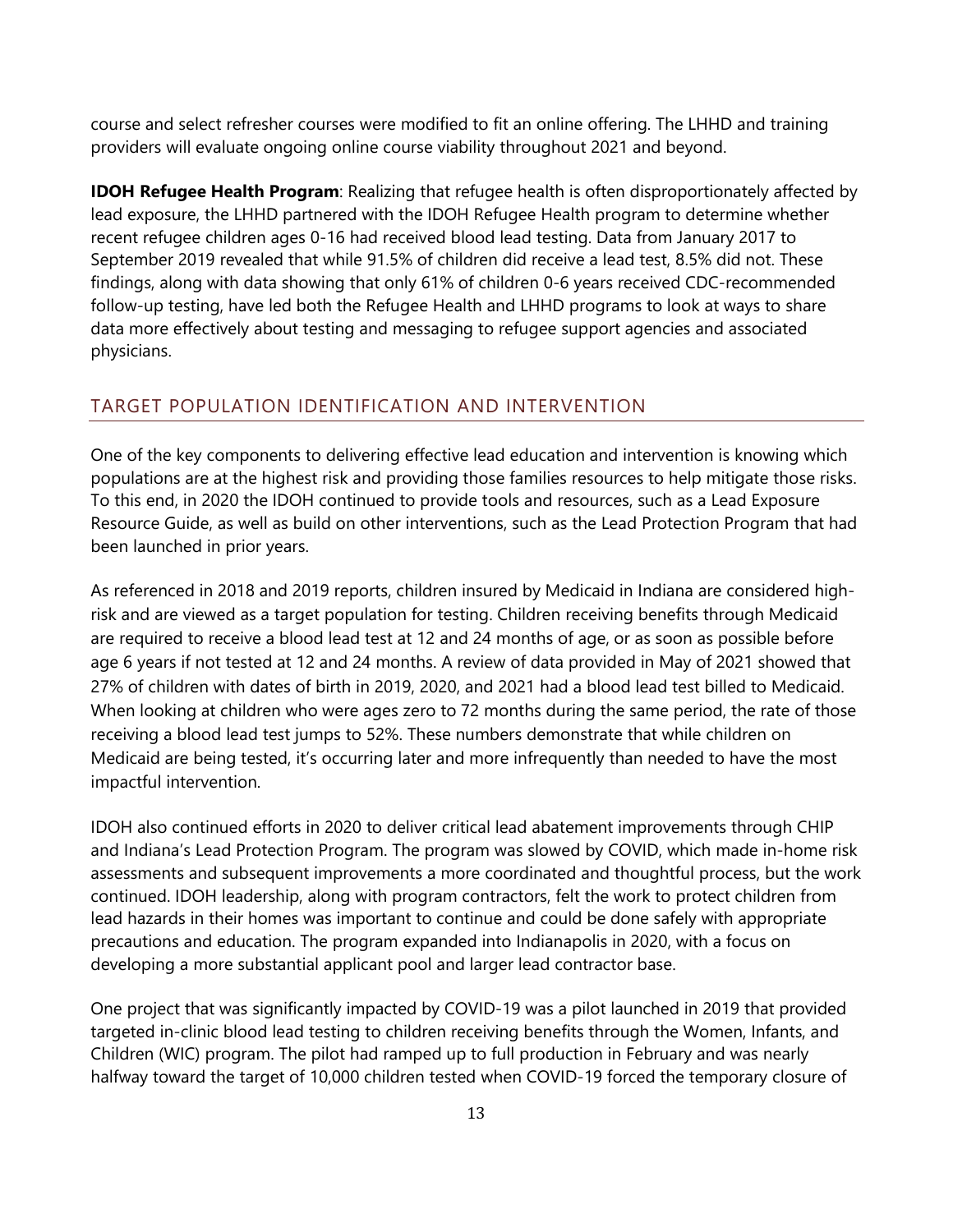nearly all WIC clinics and the suspension of in-office visits. This suspension resulted in the termination of the pilot in June with final participation at 4,648 children. A final program analysis is not yet complete.

#### <span id="page-13-0"></span>ENVIRONMENTAL INVESTIGATIONS

In 2020, 537 lead risk assessments were completed in Indiana by IDOH staff, city and county health departments, and private risk assessors. Table 4 represents the number of houses, out of the 537 assessed, with each type of hazard identified: dust, exterior lead-based paint, interior lead-based paint, soil, or other.

| <b>Types of Lead Hazards</b> | <b>Number of Houses with Lead Hazards Identified</b> |
|------------------------------|------------------------------------------------------|
| <b>Dust</b>                  | 265                                                  |
| <b>Exterior Paint</b>        | 279                                                  |
| <b>Interior Paint</b>        | 229                                                  |
| Soil                         | 67                                                   |
| <b>Other</b>                 | 45                                                   |

Table 4: Lead Hazards Identified versus Number of Houses

At the end of 2020, Indiana had 576 (18% increase from 2019) active individual professional licenses, 99 of which are new licenses in the following disciplines: lead inspector, lead risk assessor, lead project supervisor, and lead worker licenses. Licenses can be obtained through completion of training courses offered by Indiana-approved training providers or through reciprocity.

Indiana also requires that any lead abatement work be done by a certified lead contractor. Contractors must employ licensed staff and stand responsible for ensuring that abatement work meets the standards for workmanship, safety, and cleanliness. At the end of 2020, Indiana had 11 new licensed contractors, making a total of 49 active lead abatement contractors. Those contractors completed 99 lead abatement projects throughout the state. This is a 40% increase in the number of abatement projects completed in Indiana year-over-year and represents the largest number of projects done in the last five years. The number of abatement jobs is expected to continue to increase in the coming years as Indiana utilizes all available funding sources for lead remediation and abatement.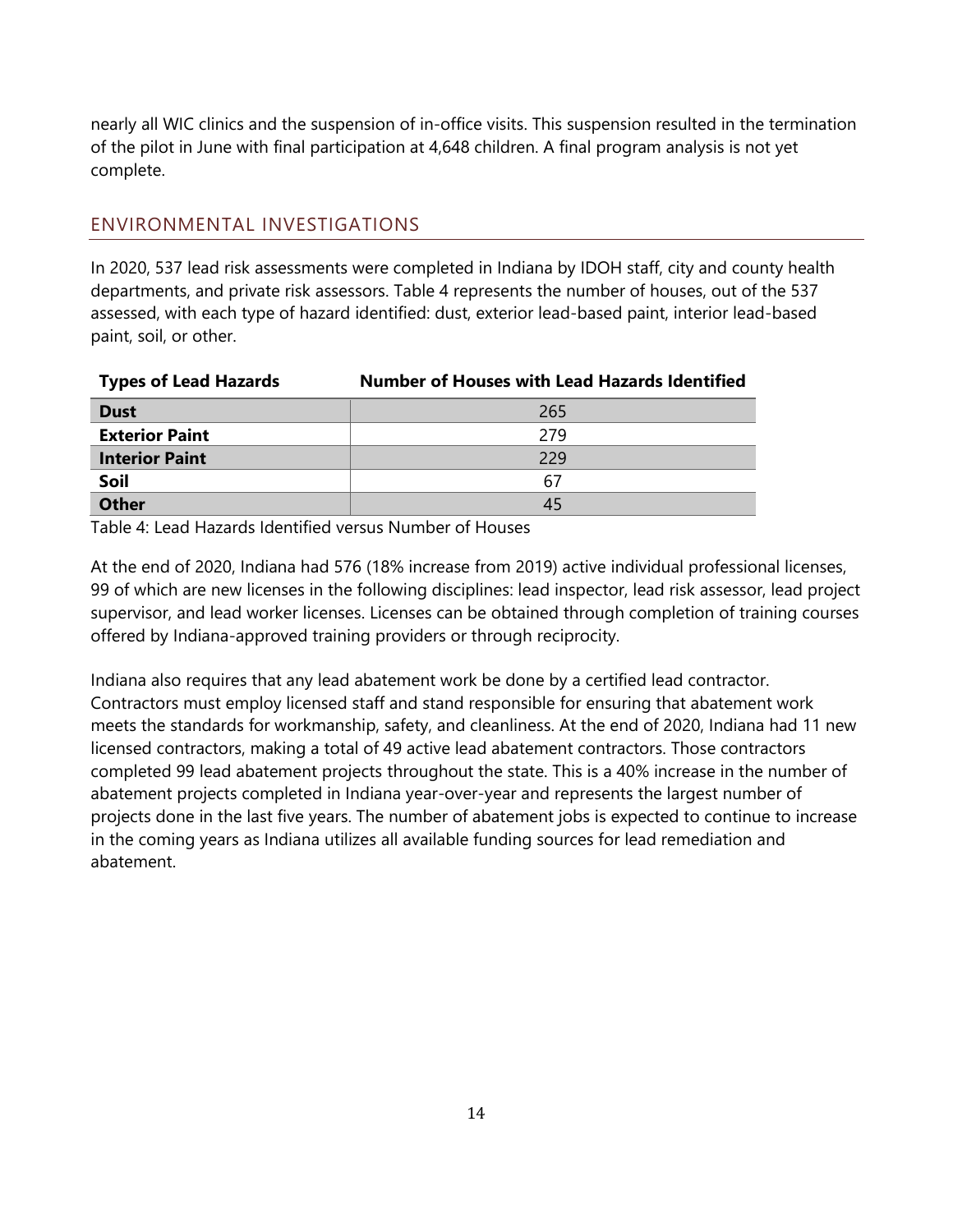# 2021 GOALS

<span id="page-14-0"></span>Success in 2021 to ensure children are screened and tested for lead will depend on families' willingness to bring their children to the offices of their healthcare provider. IDOH will continue to refine and streamline blood lead result collection mechanisms and will continue to work with local health departments to ensure that case management services are provided to families regardless of the pandemic's impact. IDOH will also be looking to make targeted improvements in the following areas:

- Increase funding to the LHHD through new five-year grant applications to CDC and EPA
- Revise and update the childhood blood lead medical management guidelines for providers in Indiana.
- Rebuild and redesign the LHHD website to improve user experience.
- Work directly with providers to address shortfalls in race and ethnicity reporting.
- Launch improvements to the licensing application and renewal process through IPLA which will move the entire application and payment process online.
- Finalize a change in Indiana Administrative Code lowering the lead dust lead hazard thresholds to be in line with new EPA standards.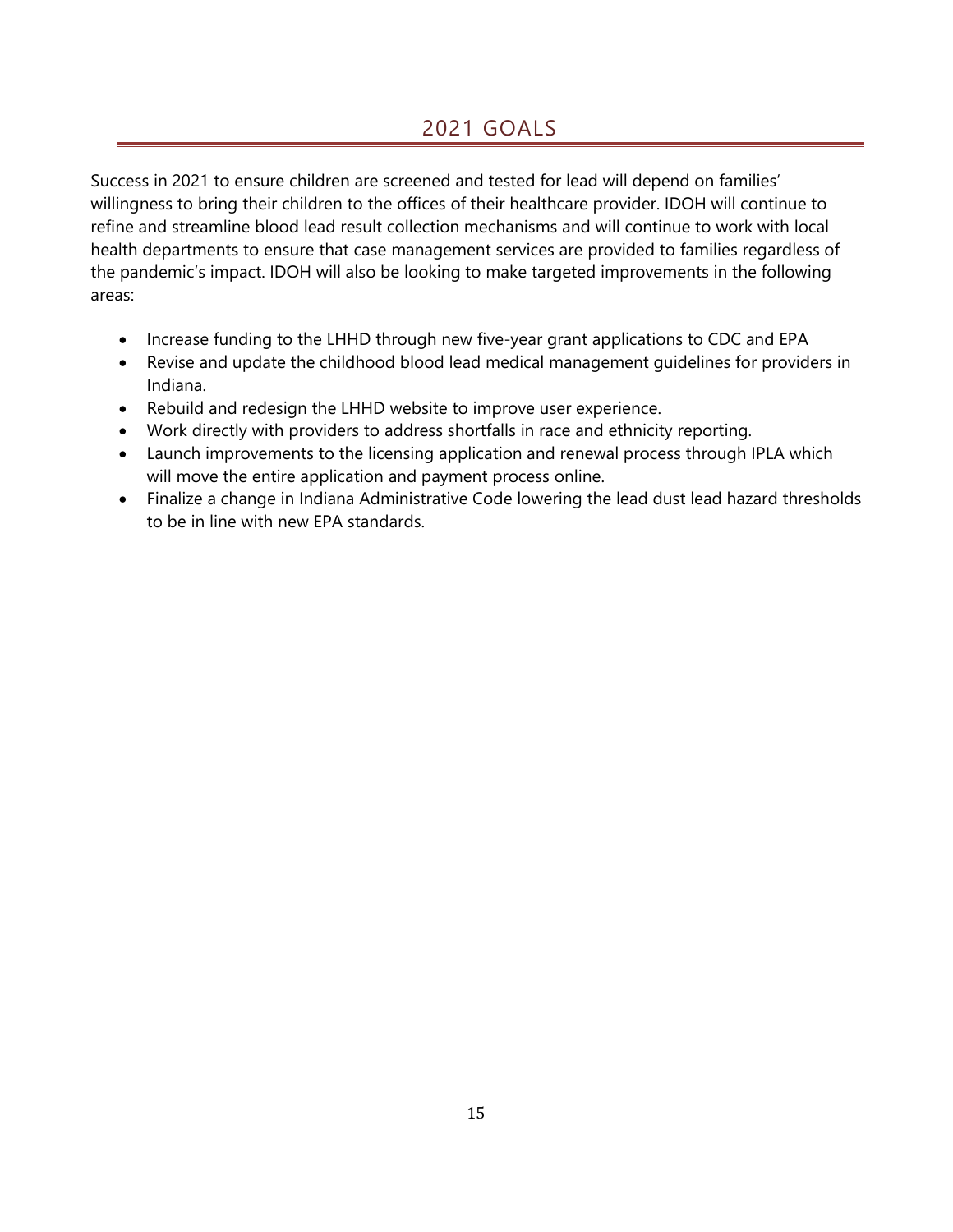# 2020 COUNTY DATA

<span id="page-15-0"></span>Data listed in the table below is broken down by county, with the following limitations:

- County results only include children whose test results identified a county.
- Children with and without a county listing are included in the State of Indiana totals.
- A test result is elevated in Indiana at or above 10 µg/dL.
- A child becomes a confirmed case when he or she receives either a single venous blood test or two consecutive capillary blood tests with an EBLL.
- The number of risk assessments and identified hazards is included by county. However, risk assessments can be conducted for children who do not have an EBLL, and the number of hazards identified may be larger than the number of risk assessments done due to homes having multiple lead hazards.
- Clearance exams are only conducted if lead hazards are identified during the risk assessment and if efforts have been made by the property owner to mitigate the issues. If no hazards are reported, Indiana law does not require a clearance exam.
- If fewer than five results for any given county data point were identified, the values were suppressed to maintain confidentiality. Suppressed values are identified with an asterisk (\*).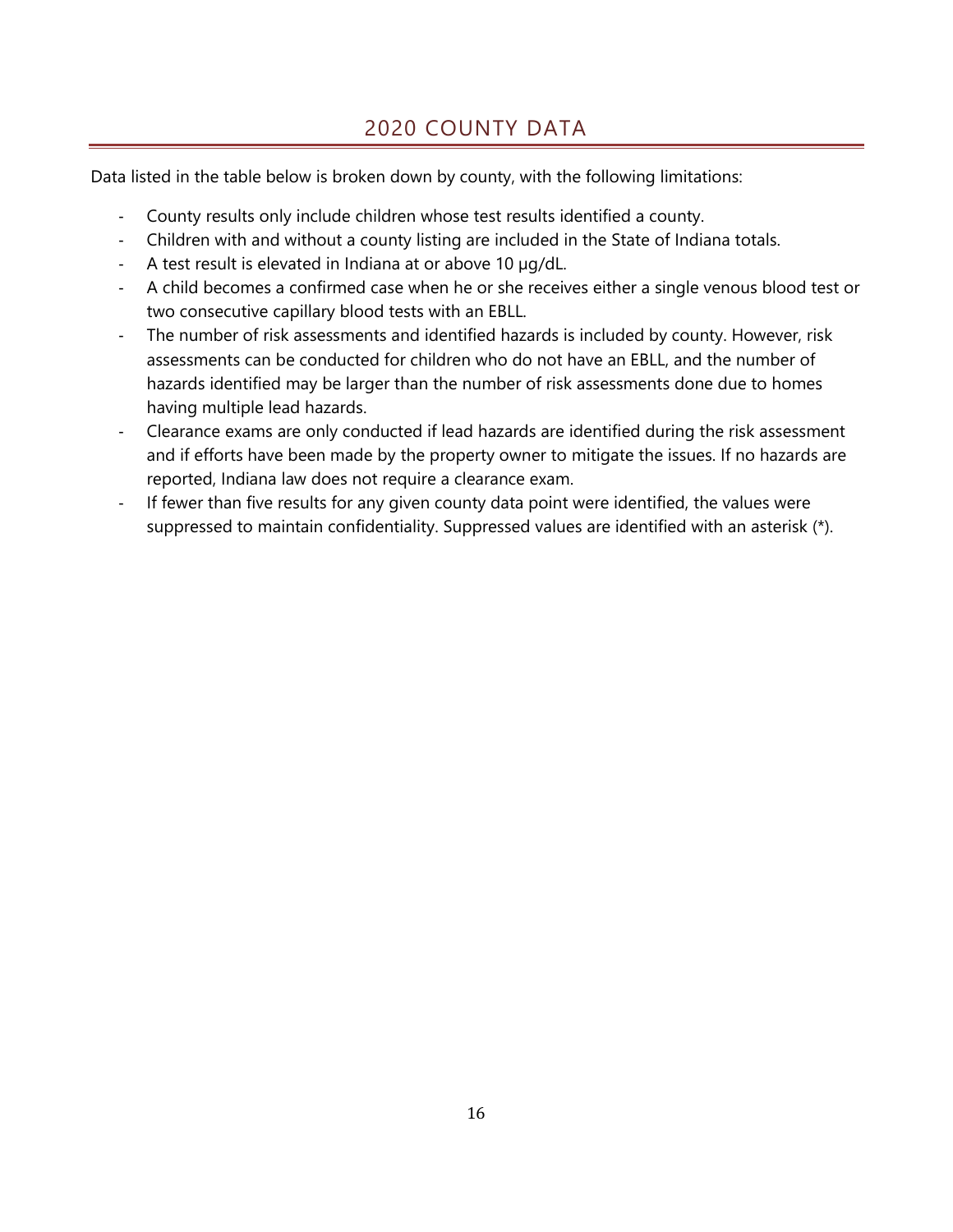| County             | <b>Number</b><br>of Tests | <b>Number of</b><br><b>Children</b><br><b>Tested</b> | <b>Number</b><br>of Tests<br>with<br><b>Result</b><br><b>Between</b><br>5 and<br>9.9 | <b>Number of</b><br><b>Elevated</b><br><b>Tests with</b><br><b>Result Equal</b><br>to or<br><b>Greater than</b><br>10 | <b>Number</b><br>of<br><b>Children</b><br>with at<br>Least 1<br><b>Test with</b><br><b>Result</b><br><b>Between</b><br>5 and 9.9 | <b>Number of</b><br><b>Children with at</b><br>least 1 Elevated<br><b>Test with Result</b><br><b>Equal to or</b><br><b>Greater than 10</b> | <b>Number of</b><br><b>Confirmed</b><br><b>Children</b> | <b>Total Risk</b><br><b>Assessments</b><br><b>Completed</b><br>in 2020 | <b>Risk</b><br><b>Assessments</b><br>for Children<br><b>Confirmed in</b><br>2020 |
|--------------------|---------------------------|------------------------------------------------------|--------------------------------------------------------------------------------------|-----------------------------------------------------------------------------------------------------------------------|----------------------------------------------------------------------------------------------------------------------------------|--------------------------------------------------------------------------------------------------------------------------------------------|---------------------------------------------------------|------------------------------------------------------------------------|----------------------------------------------------------------------------------|
| <b>Adams</b>       | 128                       | 125                                                  | 11                                                                                   | $\star$                                                                                                               | $\star$                                                                                                                          | $\star$                                                                                                                                    | $\star$                                                 | $\star$                                                                | $\star$                                                                          |
| <b>Allen</b>       | 4,370                     | 4,124                                                | 165                                                                                  | 55                                                                                                                    | 127                                                                                                                              | 41                                                                                                                                         | 11                                                      | 38                                                                     | $\star$                                                                          |
| <b>Bartholomew</b> | 1,610                     | 1,544                                                | 27                                                                                   | 8                                                                                                                     | 23                                                                                                                               | $\,8\,$                                                                                                                                    | $\star$                                                 | 11                                                                     | $\star$                                                                          |
| <b>Benton</b>      | 72                        | 67                                                   | 6                                                                                    | $\star$                                                                                                               | $\star$                                                                                                                          | $\star$                                                                                                                                    | $\star$                                                 | $\star$                                                                | $\star$                                                                          |
| <b>Blackford</b>   | 113                       | 106                                                  | 9                                                                                    | $\star$                                                                                                               | 6                                                                                                                                | $\star$                                                                                                                                    | $\star$                                                 | $\star$                                                                | $\star$                                                                          |
| <b>Boone</b>       | 391                       | 373                                                  | 6                                                                                    | $\star$                                                                                                               | 6                                                                                                                                | $\star$                                                                                                                                    | $\star$                                                 | $\star$                                                                | $\star$                                                                          |
| <b>Brown</b>       | 110                       | 106                                                  | 5                                                                                    | $\star$                                                                                                               | $\overline{5}$                                                                                                                   | $\star$                                                                                                                                    | $\star$                                                 | $\star$                                                                | $\star$                                                                          |
| <b>Carroll</b>     | 204                       | 198                                                  | $\star$                                                                              | $\star$                                                                                                               | $\star$                                                                                                                          | $\star$                                                                                                                                    | $\star$                                                 | $\star$                                                                | $\star$                                                                          |
| Cass               | 527                       | 485                                                  | 38                                                                                   | 21                                                                                                                    | 29                                                                                                                               | 13                                                                                                                                         | 9                                                       | 5                                                                      | $\star$                                                                          |
| <b>Clark</b>       | 1,901                     | 1,778                                                | 14                                                                                   | $\overline{7}$                                                                                                        | 9                                                                                                                                | 6                                                                                                                                          | $\star$                                                 | 5                                                                      | $\star$                                                                          |
| Clay               | 223                       | 212                                                  | 12                                                                                   | $\star$                                                                                                               | 6                                                                                                                                | $\star$                                                                                                                                    | $\star$                                                 | $\star$                                                                | $\star$                                                                          |
| <b>Clinton</b>     | 491                       | 441                                                  | 33                                                                                   | 8                                                                                                                     | 26                                                                                                                               | 5                                                                                                                                          | $\star$                                                 | 5                                                                      | $\star$                                                                          |
| <b>Crawford</b>    | 120                       | 115                                                  | $\star$                                                                              | $\star$                                                                                                               | $\star$                                                                                                                          | $\star$                                                                                                                                    | $\star$                                                 | $\star$                                                                | $\star$                                                                          |
| <b>Daviess</b>     | 143                       | 135                                                  | 6                                                                                    | $\overline{7}$                                                                                                        | 5                                                                                                                                | $\star$                                                                                                                                    | $\star$                                                 | 10                                                                     | $\star$                                                                          |
| <b>Dearborn</b>    | 395                       | 381                                                  | 9                                                                                    | 5                                                                                                                     | 9                                                                                                                                | $\star$                                                                                                                                    | $\star$                                                 | $\star$                                                                | $\star$                                                                          |
| <b>Decatur</b>     | 306                       | 284                                                  | 8                                                                                    | $\star$                                                                                                               | 6                                                                                                                                | $\star$                                                                                                                                    | $\star$                                                 | $\star$                                                                | $\star$                                                                          |
| <b>DeKalb</b>      | 411                       | 385                                                  | 16                                                                                   | 11                                                                                                                    | 12                                                                                                                               | 10                                                                                                                                         | $\star$                                                 | 5                                                                      | $\star$                                                                          |
| <b>Delaware</b>    | 800                       | 743                                                  | 31                                                                                   | 27                                                                                                                    | 24                                                                                                                               | 13                                                                                                                                         | 8                                                       | 9                                                                      | 6                                                                                |
| <b>Dubois</b>      | 118                       | 115                                                  | $\star$                                                                              | $\star$                                                                                                               | $\star$                                                                                                                          | $\star$                                                                                                                                    | $\star$                                                 | $\star$                                                                | $\star$                                                                          |
| <b>Elkhart</b>     | 4,217                     | 3,859                                                | 157                                                                                  | 64                                                                                                                    | 119                                                                                                                              | 36                                                                                                                                         | 13                                                      | 18                                                                     | $\star$                                                                          |
| <b>Fayette</b>     | 272                       | 263                                                  | 8                                                                                    | $\star$                                                                                                               | 6                                                                                                                                | $\star$                                                                                                                                    | $\star$                                                 | $\star$                                                                | $\star$                                                                          |
| <b>Floyd</b>       | 1,174                     | 1,058                                                | 24                                                                                   | $\overline{7}$                                                                                                        | 20                                                                                                                               | 6                                                                                                                                          | 12                                                      | $\star$                                                                | $\star$                                                                          |
| <b>Fountain</b>    | 133                       | 119                                                  | $\overline{7}$                                                                       | $\star$                                                                                                               | 6                                                                                                                                | $\star$                                                                                                                                    | $\star$                                                 | $\star$                                                                | $\star$                                                                          |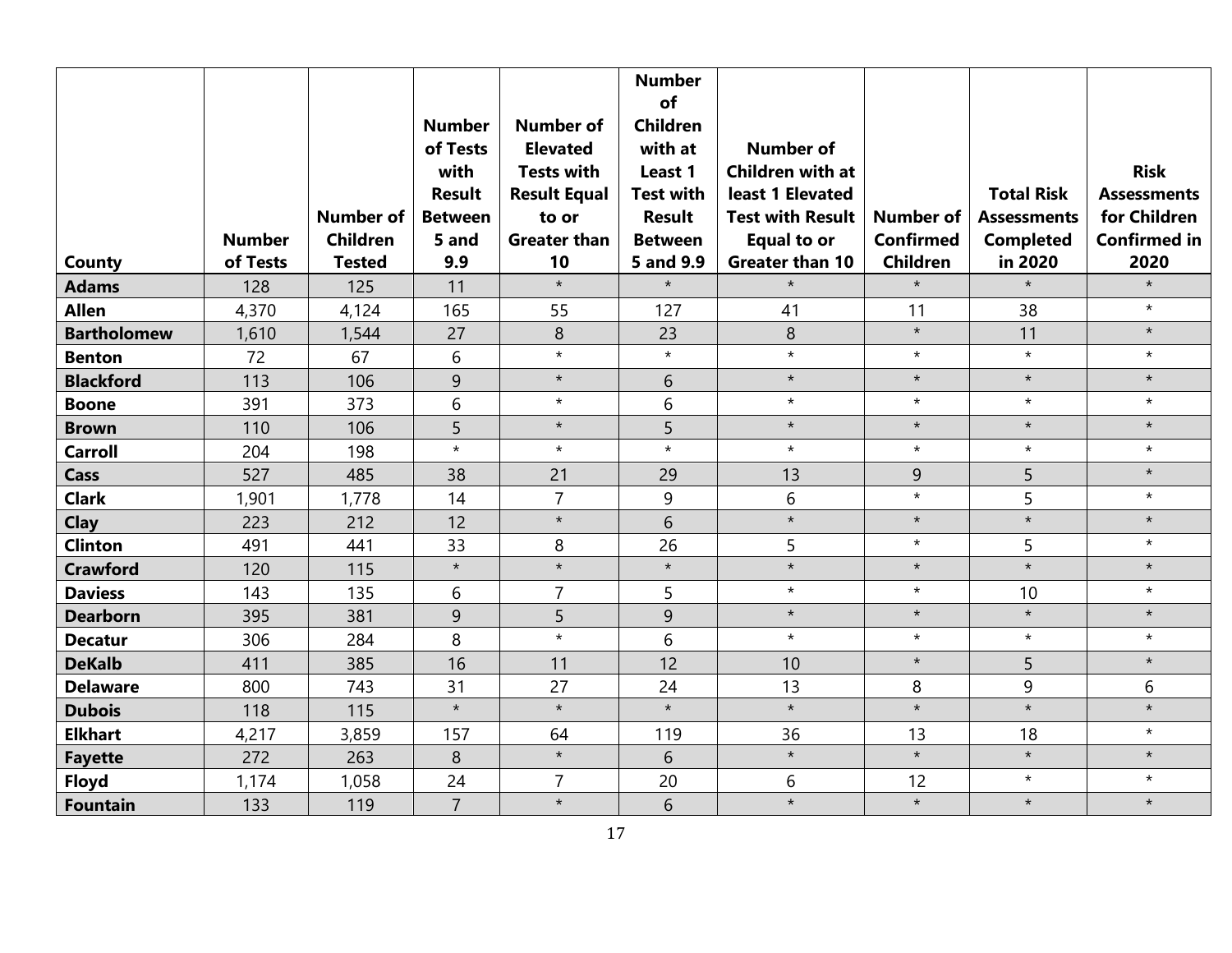| <b>Franklin</b>   | 268    | 250    | 10             | 5       | 9              | $\star$ | $\star$ | $\star$ | $\star$ |
|-------------------|--------|--------|----------------|---------|----------------|---------|---------|---------|---------|
| <b>Fulton</b>     | 176    | 160    | $\star$        | $\star$ | $\star$        | $\star$ | $\star$ | $\star$ | $\star$ |
| Gibson            | 349    | 324    | 10             | $\star$ | $\overline{7}$ | $\star$ | $\star$ | $\star$ | $\star$ |
| <b>Grant</b>      | 698    | 662    | 26             | 9       | 18             | 8       | 6       | $\star$ | $\star$ |
| <b>Greene</b>     | 447    | 427    | 11             | $\star$ | 8              | $\star$ | $\star$ | $\star$ | $\star$ |
| <b>Hamilton</b>   | 2,756  | 2,627  | 29             | 12      | 28             | 11      | $\star$ | $\star$ | $\star$ |
| <b>Hancock</b>    | 507    | 465    | $\star$        | $\star$ | $\star$        | $\star$ | $\star$ | $\star$ | $\star$ |
| <b>Harrison</b>   | 480    | 451    | $\star$        | $\star$ | $\star$        | $\star$ | $\star$ | $\star$ | $\star$ |
| <b>Hendricks</b>  | 579    | 550    | $\overline{7}$ | $\star$ | 5              | $\star$ | $\star$ | $\star$ | $\star$ |
| <b>Henry</b>      | 202    | 192    | 9              | $\star$ | $\overline{7}$ | $\star$ | $\star$ | 10      | $\star$ |
| <b>Howard</b>     | 1,017  | 969    | 23             | 11      | 21             | 11      | $\star$ | 6       | $\star$ |
| <b>Huntington</b> | 446    | 410    | 22             | 6       | 18             | $\star$ | $\star$ | $\star$ | $\star$ |
| <b>Jackson</b>    | 721    | 637    | 37             | 19      | 31             | 16      | $\star$ | $\star$ | $\star$ |
| <b>Jasper</b>     | 181    | 170    | $\star$        | $\star$ | $\star$        | $\star$ | $\star$ | $\star$ | $\star$ |
| Jay               | 146    | 136    | 10             | $\star$ | 9              | $\star$ | $\star$ | $\star$ | $\star$ |
| <b>Jefferson</b>  | 242    | 232    | $\star$        | $\star$ | $\star$        | $\star$ | $\star$ | $\star$ | $\star$ |
| <b>Jennings</b>   | 341    | 328    | 6              | $\star$ | 6              | $\star$ | $\star$ | $\star$ | $\star$ |
| Johnson           | 1,453  | 1,340  | 36             | 10      | 27             | 8       | $\star$ | $\star$ | $\star$ |
| <b>Knox</b>       | 213    | 197    | 12             | $\star$ | 8              | $\star$ | $\star$ | 8       | $\star$ |
| <b>Kosciusko</b>  | 914    | 770    | 22             | 8       | 16             | $\star$ | $\star$ | $\star$ | $\star$ |
| <b>LaGrange</b>   | 148    | 139    | 9              | 5       | $\overline{7}$ | 5       | $\star$ | $\star$ | $\star$ |
| Lake              | 3,326  | 3,159  | 65             | 21      | 56             | 16      | 11      | 73      | $\star$ |
| <b>LaPorte</b>    | 988    | 954    | 34             | $\,8\,$ | 31             | 5       | $\star$ | 9       | $\star$ |
| <b>Lawrence</b>   | 774    | 741    | 22             | $\star$ | 11             | $\star$ | $\star$ | $\star$ | $\star$ |
| <b>Madison</b>    | 1,763  | 1,613  | 46             | 12      | 42             | 8       | $\star$ | 5       | $\star$ |
| <b>Marion</b>     | 13,879 | 12,165 | 360            | 104     | 279            | 66      | 28      | 127     | 10      |
| <b>Marshall</b>   | 356    | 333    | $\star$        | 12      | $\star$        | $\star$ | $\star$ | $\star$ | $\star$ |
| <b>Martin</b>     | 68     | 67     | $\star$        | $\star$ | $\star$        | $\star$ | $\star$ | $\star$ | $\star$ |
| <b>Miami</b>      | 275    | 260    | $\overline{7}$ | $\star$ | 5              | $\star$ | $\star$ | $\star$ | $\star$ |
| <b>Monroe</b>     | 2,239  | 2,182  | 11             | $\star$ | 10             | $\star$ | $\star$ | $\star$ | $\star$ |
| <b>Montgomery</b> | 364    | 334    | 14             | 5       | 12             | $\star$ | $\star$ | $\star$ | $\star$ |
| <b>Morgan</b>     | 650    | 614    | 20             | $\star$ | 16             | $\star$ | $\star$ | $\star$ | $\star$ |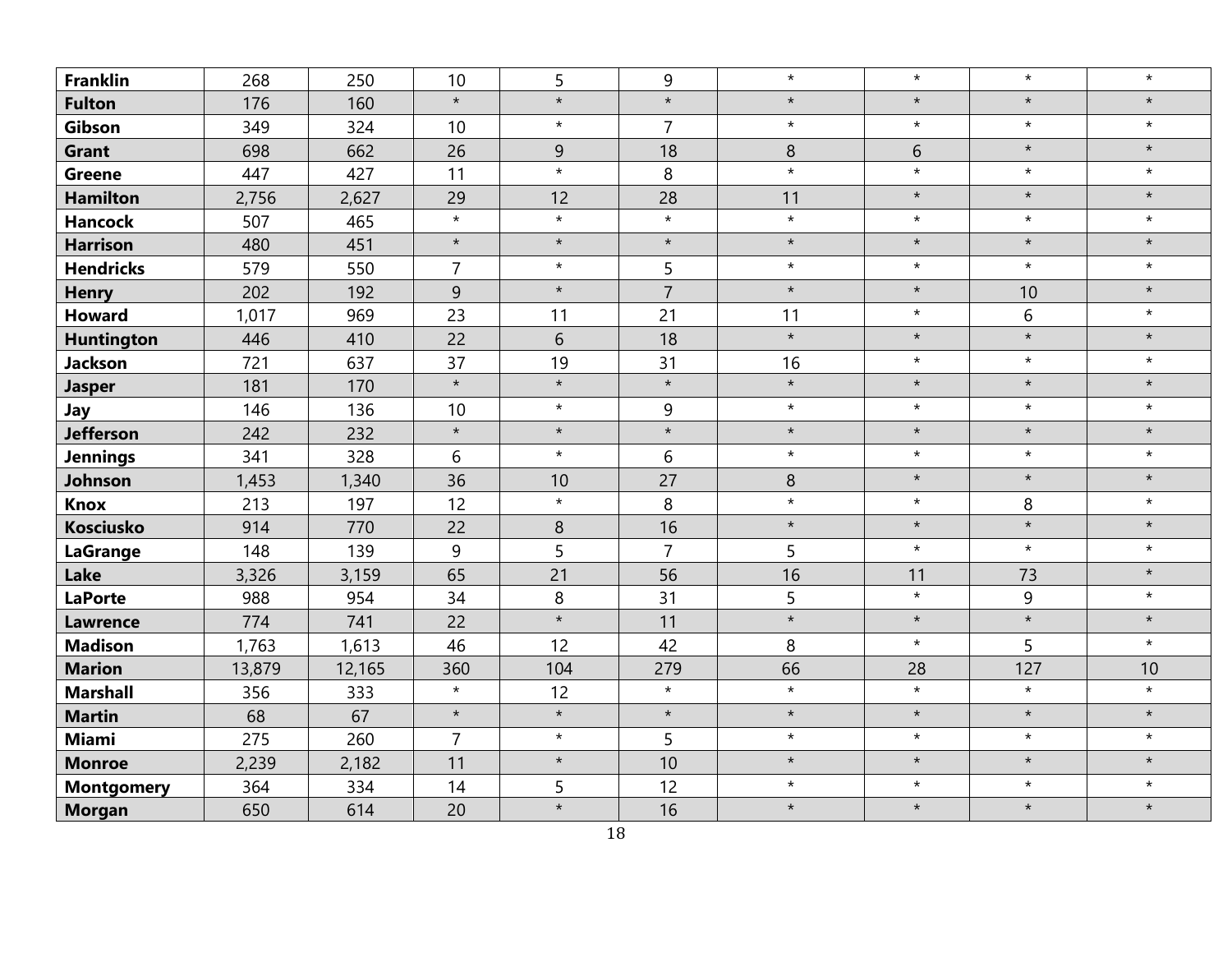| <b>Newton</b>      | 88    | 79    | $\overline{7}$ | 5              | $\overline{7}$ | $\star$ | $\star$        | $\star$        | $\star$ |
|--------------------|-------|-------|----------------|----------------|----------------|---------|----------------|----------------|---------|
| <b>Noble</b>       | 315   | 296   | 13             | $\sqrt{6}$     | 11             | $\star$ | $\star$        | $\star$        | $\star$ |
| <b>Ohio</b>        | 32    | 30    | $\star$        | $\star$        | $\star$        | $\star$ | $\star$        | 11             | $\star$ |
| <b>Orange</b>      | 209   | 189   | 13             | $\overline{7}$ | 6              | $\star$ | $\star$        | $\star$        | $\star$ |
| Owen               | 357   | 341   | 5              | 8              | $\star$        | $\star$ | $\star$        | $\star$        | $\star$ |
| <b>Parke</b>       | 92    | 88    | $\overline{7}$ | $\star$        | $\overline{7}$ | $\star$ | $\star$        | $\star$        | $\star$ |
| <b>Perry</b>       | 217   | 207   | $\overline{7}$ | $\star$        | 6              | $\star$ | $\star$        | $\star$        | $\star$ |
| <b>Pike</b>        | 70    | 64    | $\star$        | $\star$        | $\star$        | $\star$ | $\star$        | $\star$        | $\star$ |
| <b>Porter</b>      | 843   | 813   | 6              | $\star$        | 5              | $\star$ | $\star$        | 9              | $\star$ |
| <b>Posey</b>       | 196   | 180   | 10             | $\star$        | 6              | $\star$ | $\star$        | $\star$        | $\star$ |
| <b>Pulaski</b>     | 83    | 82    | $\star$        | $\star$        | $\star$        | $\star$ | $\star$        | $\star$        | $\star$ |
| <b>Putnam</b>      | 209   | 201   | $\star$        | $\star$        | $\star$        | $\star$ | $\star$        | $\star$        | $\star$ |
| Randolph           | 188   | 182   | $\star$        | $\star$        | $\star$        | $\star$ | $\star$        | $\star$        | $\star$ |
| <b>Ripley</b>      | 360   | 338   | 18             | 6              | 14             | 5       | $\star$        | 11             | $\star$ |
| <b>Rush</b>        | 222   | 183   | 17             | $\overline{7}$ | 15             | $\star$ | $\star$        | $\overline{7}$ | $\star$ |
| <b>Scott</b>       | 325   | 306   | $\star$        | $\star$        | $\star$        | $\star$ | $\star$        | $\star$        | $\star$ |
| <b>Shelby</b>      | 759   | 614   | 40             | 18             | 29             | 14      | 5              | 8              | 5       |
| <b>Spencer</b>     | 193   | 187   | $\star$        | $\star$        | $\star$        | $\star$ | $\star$        | $\star$        | $\star$ |
| <b>St. Joseph</b>  | 3,930 | 3,568 | 170            | 89             | 133            | 43      | 27             | 60             | 13      |
| <b>Starke</b>      | 170   | 164   | $\star$        | $\star$        | $\star$        | $\star$ | $\star$        | $\star$        | $\star$ |
| <b>Steuben</b>     | 224   | 210   | 13             | $\star$        | 10             | $\star$ | $\star$        | $\star$        | $\star$ |
| <b>Sullivan</b>    | 128   | 125   | $\star$        | $\star$        | $\star$        | $\star$ | $\star$        | $\star$        | $\star$ |
| <b>Switzerland</b> | 51    | 48    | $\star$        | $\star$        | $\star$        | $\star$ | $\star$        | $\star$        | $\star$ |
| <b>Tippecanoe</b>  | 1,793 | 1,674 | 42             | 21             | 31             | 18      | $\star$        | $\overline{7}$ | $\star$ |
| <b>Tipton</b>      | 157   | 142   | 13             | $\star$        | 10             | $\star$ | $\star$        | $\star$        | $\star$ |
| <b>Union</b>       | 93    | 84    | $\star$        | $\star$        | $\star$        | $\star$ | $\star$        | $\star$        | $\star$ |
| Vanderburgh        | 2,400 | 2,218 | 73             | 47             | 55             | 22      | 14             | 11             | 5       |
| <b>Vermillion</b>  | 146   | 141   | 5              | $\star$        | $\star$        | $\star$ | $\star$        | $\star$        | $\star$ |
| Vigo               | 1,191 | 1,144 | 48             | 15             | 41             | 8       | $\overline{7}$ | 6              | 5       |
| <b>Wabash</b>      | 328   | 311   | 12             | $\star$        | 12             | $\star$ | $\star$        | $\star$        | $\star$ |
| <b>Warren</b>      | 57    | 54    | $\star$        | $\star$        | $\star$        | $\star$ | $\star$        | $\star$        | $\star$ |
| <b>Warrick</b>     | 541   | 527   | 5              | $\star$        | $\star$        | $\star$ | $\star$        | $\star$        | $\star$ |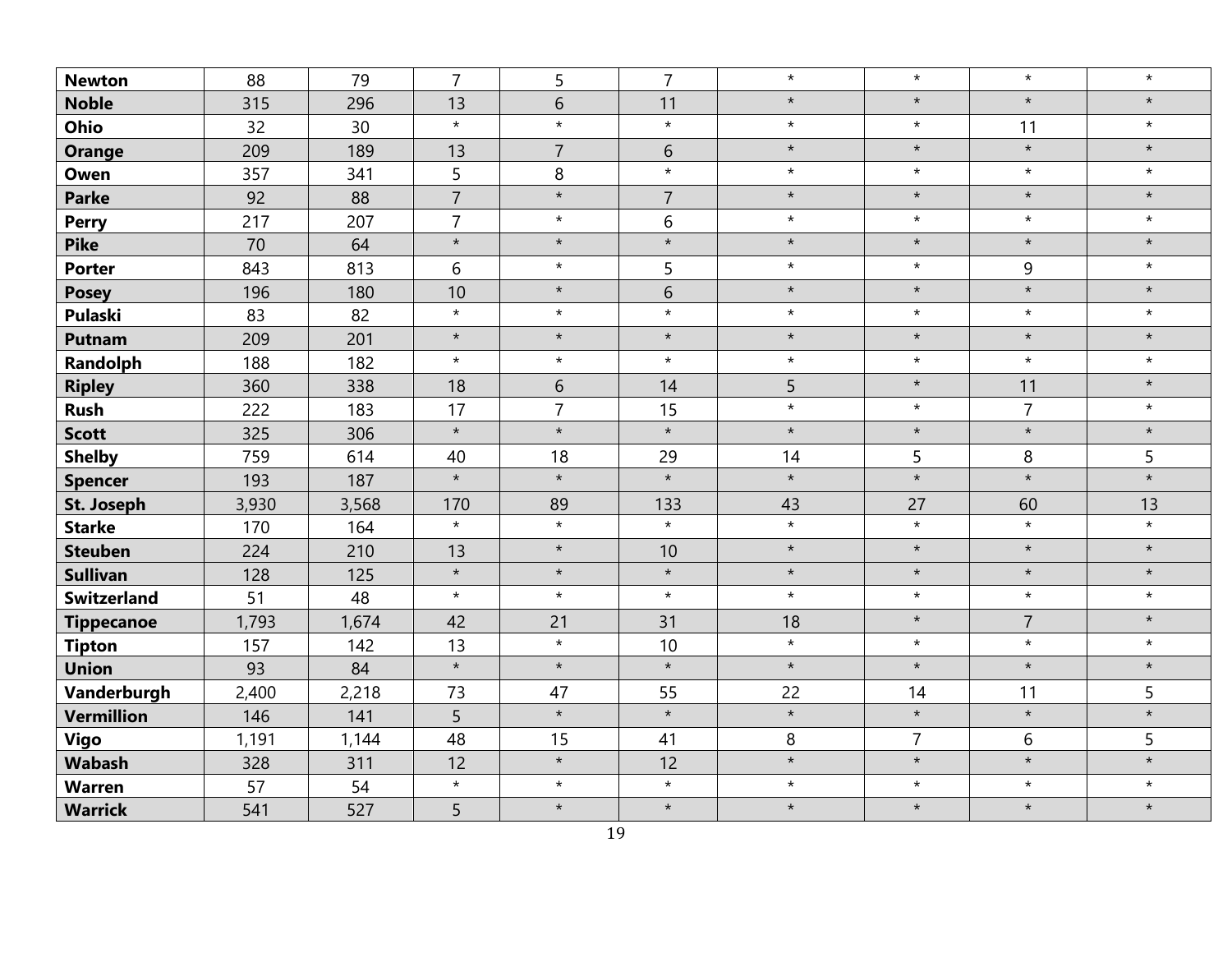| Washington          | 476    | 436    |         |         |         |     |     |     |     |
|---------------------|--------|--------|---------|---------|---------|-----|-----|-----|-----|
| <b>Wayne</b>        | 1,063  | 933    | 45      | 26      | 31      | 15  |     |     |     |
| <b>Wells</b>        | 224    | 212    | $\star$ | $\star$ | $\star$ |     |     |     |     |
| <b>White</b>        | 266    | 251    |         |         |         |     |     |     |     |
| Whitley             | 453    | 412    |         |         | 10      |     |     |     |     |
| <b>Unknown</b>      | 605    | 526    |         |         |         |     |     |     |     |
| <b>County Total</b> | 73,644 | 67,908 | 2,091   | 808     | 1,646   | 525 | 224 | 549 | 100 |
| <b>State Total</b>  | 74,249 | 68,434 | 2,102   | 812     | 1,651   | 525 | 226 | 551 | 100 |